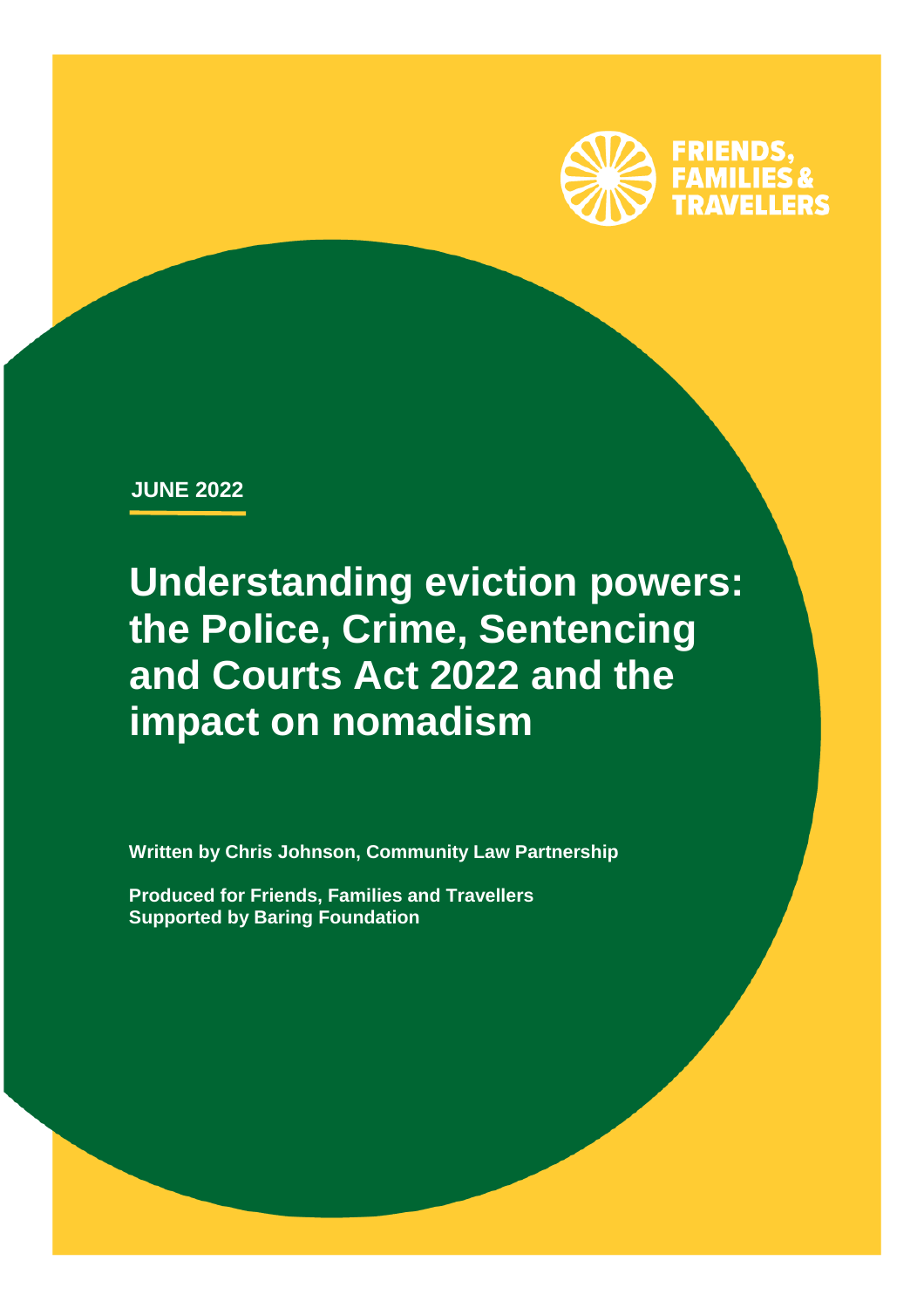

### **Table of Contents**

| <b>INTRODUCTION</b> |  |
|---------------------|--|
|---------------------|--|

| EXISTING POWERS OF EVICTION OF UNAUTHORISED ENCAMPMENTS 4                     |  |
|-------------------------------------------------------------------------------|--|
|                                                                               |  |
|                                                                               |  |
|                                                                               |  |
|                                                                               |  |
|                                                                               |  |
|                                                                               |  |
|                                                                               |  |
|                                                                               |  |
| SPECIFIC CHALLENGES TO THE ABOVE EVICTION ACTIONS 10                          |  |
|                                                                               |  |
|                                                                               |  |
|                                                                               |  |
| Compliance with guidance on managing unauthorised encampments  13             |  |
|                                                                               |  |
|                                                                               |  |
|                                                                               |  |
|                                                                               |  |
| THE NEW OFFENCE 19                                                            |  |
| Offence relating to residing on land without consent in or with a vehicle  19 |  |
|                                                                               |  |
|                                                                               |  |
|                                                                               |  |
|                                                                               |  |
|                                                                               |  |
|                                                                               |  |

General Challenge [................................................................................................](#page-26-2) 27

[Key points for advisers..........................................................................................](#page-27-0) 28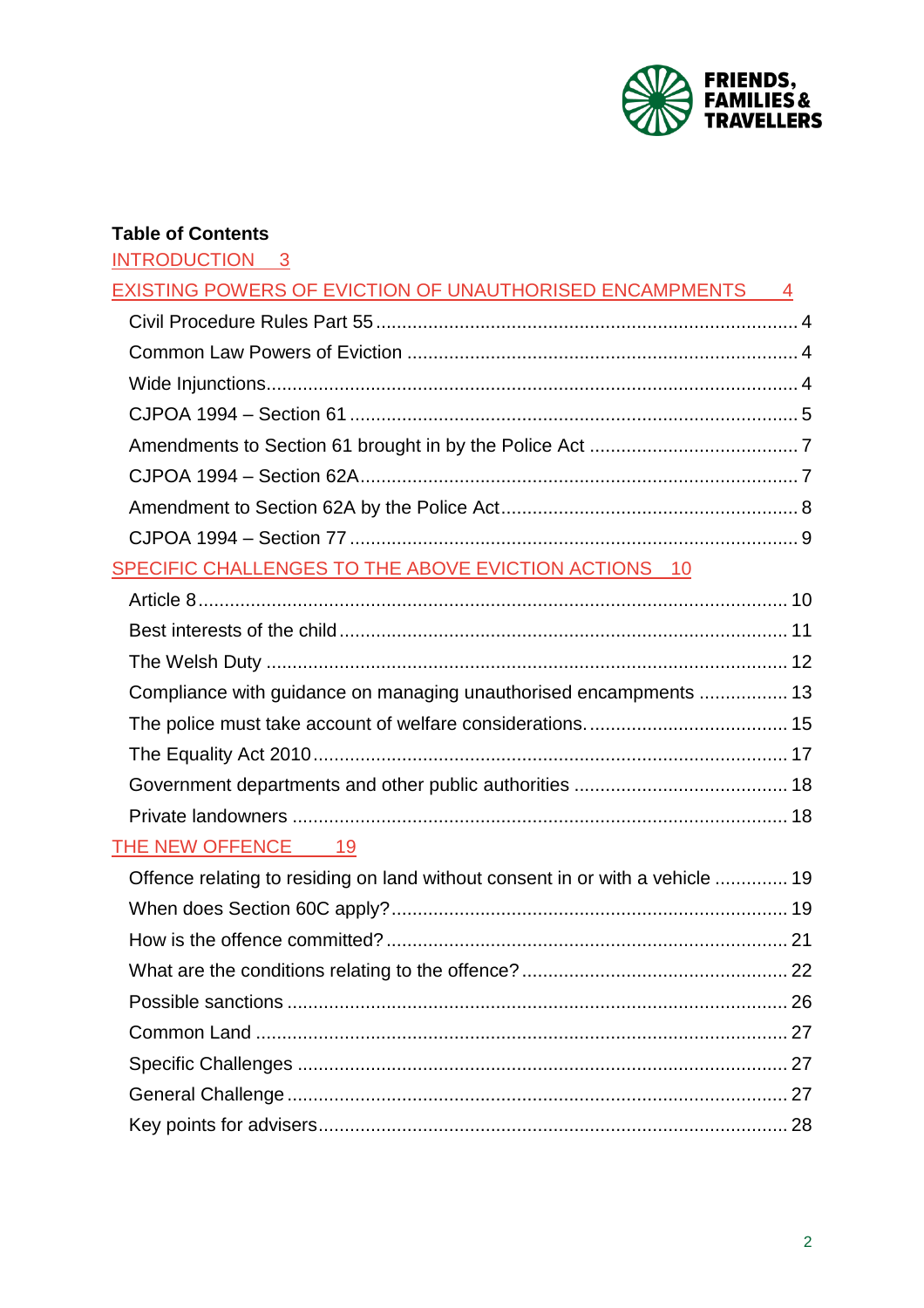

# <span id="page-2-0"></span>**INTRODUCTION**

*In terms of the powers of eviction that existed prior to the introduction of the Police Act, a lot of these notes are derived from the Legal Action textbook 'Gypsy and Traveller Law' edited by Marc Willers QC and Chris Johnson, Third Edition, December 2020.*

- 1. This training pack is intended to assist those who are advising Gypsies and Travellers who have to resort to unauthorised encampments. The pack will give an understanding of the new offence that has been created and amendments to the current police powers of eviction.
- 2. It is important to remember that when Gypsies and Travellers stop on an unauthorised encampment this is, in itself, a civil offence and not a criminal offence. That is unless they have been evicted from that land recently using one of the police powers of eviction. In which case they cannot return within 12 months or unless there is an injunction on the land (see further below). If they have not been evicted from the land recently and if there is not an injunction on the land, then the point is that the new offence makes it much, much easier for them to become criminalised (as will be explained further below).
- 3. In the Guidance which accompanies the Police, Crime, Sentencing and Courts Act (hereafter Police Act 2022) the Government attempt to depict the new offence created in the Police Act 2022 as being for more serious situations, as will be highlighted in detail below. The fact is that this offence is made so wide, vague and extensive, that it makes eviction using this method much easier than under the existing provisions (when we are referring to existing provisions we are referring to s.61 and s.62 A-E).
- 4. It should be pointed out there were two failed attempts to argue that the existing police powers of eviction were incompatible with the Human Rights Act 1998.<sup>1</sup> However, given the even more wide and extensive nature of the new offence, it is believed that there is clear scope for a declaration of incompatibility with regard to the Human Rights Act.

l <sup>1</sup> See *R(Fuller and Others) -V- Chief Constable of Dorset Constabulary and the Secretary of State for the Home Department)* [2002] 3 All ER 57 and *R (McCarthy) -V- Chief Constable of Sussex Constabulary and the Secretary of State for the Home Department* [2007] EWHC 1520 (Admin).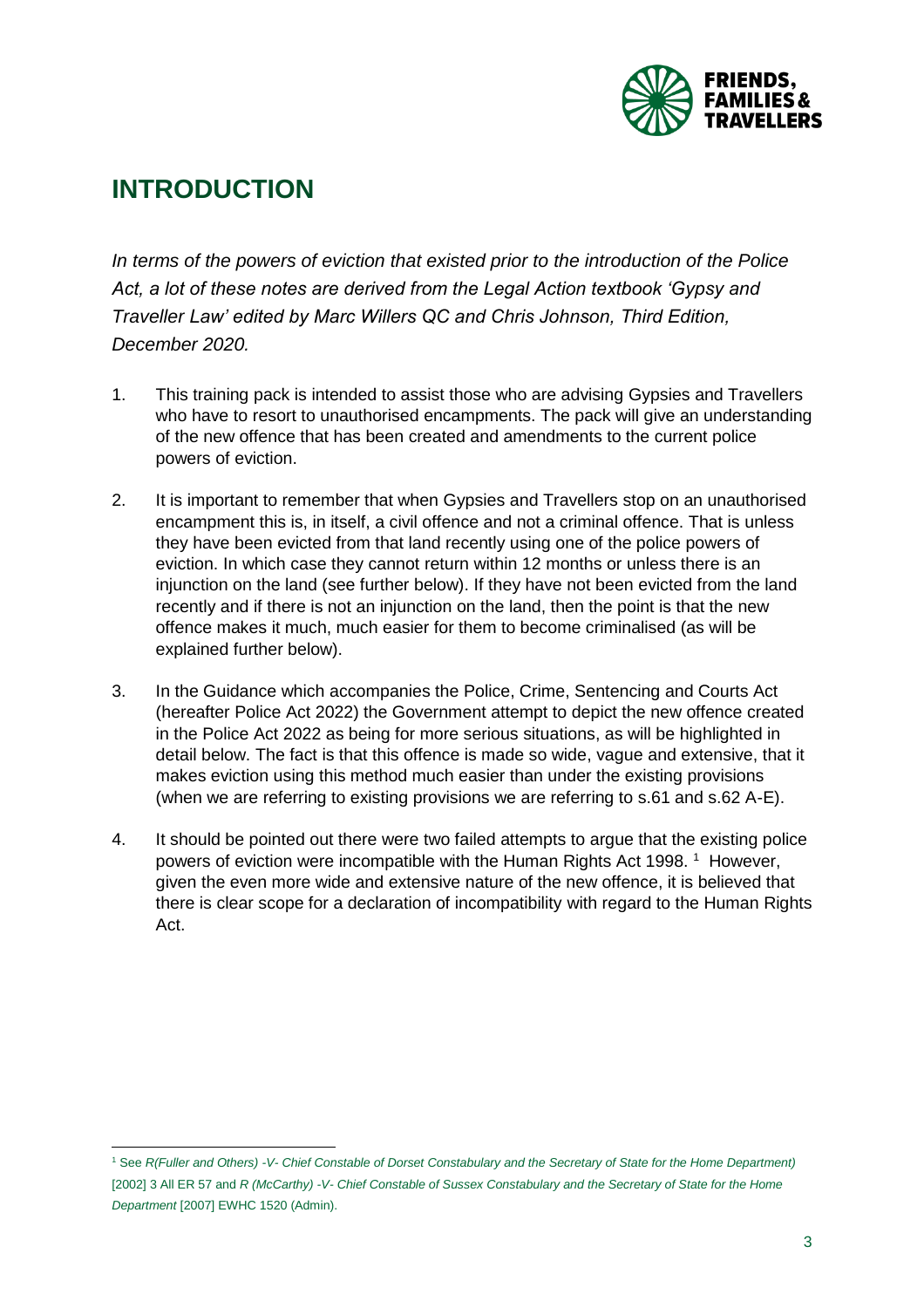<span id="page-3-2"></span>

## <span id="page-3-0"></span>**EXISTING POWERS OF EVICTION OF UNAUTHORISED ENCAMPMENTS**

#### <span id="page-3-1"></span>**Civil Procedure Rules Part 55**

5. These can be used by anyone with sufficient interest in the land including, potentially, a licensee. A local authority or other public authority can also use these types of proceedings. Two clear working days' notice must be given of any hearing. A possession order can be made at the hearing. However, these are not criminal proceedings and do not create a criminal offence unlike the proceedings under Criminal Justice and Public Order Act 1994 (hereafter CJPOA 1994).

#### **Common Law Powers of Eviction**

- 6. The use of common law powers does not involve any court hearing or the need for any court order. These powers can be used and frequently are used by private landowners. Eviction using these powers can be very swift. However, it should be noted that, with private landowners, there is not usually any possibility of a defence and certainly no defence under Article 8 of the Human Rights Act 1998 and no defence arguing that welfare or other considerations have not been taken into account.
- 7. The Government advises that public authorities should not use common law powers of eviction. Thus the Office of the Deputy Prime Minister *Guidance on Managing Unauthorised Camping* (2004- hereafter "The 2004 Guidance") states at para 6.5*:*

*The Government believes that Local Authorities should always follow a route which requires a court order. As local authorities and public bodies, authorities must have regard to considerations of common humanity or other statutory duties, and must ensure that the human rights of unauthorised campers are safeguarded.*

#### <span id="page-3-3"></span>**Wide Injunctions**

8. Since 2015 some local authorities have been obtaining what have become known as "wide injunctions". These are injunctions covering large areas of public land which effectively ban Gypsies and Travellers from stopping on that land. Normally the land covered by these injunctions are the kind of places that Gypsies and Travellers often need to stop (given the lack of authorised stopping places).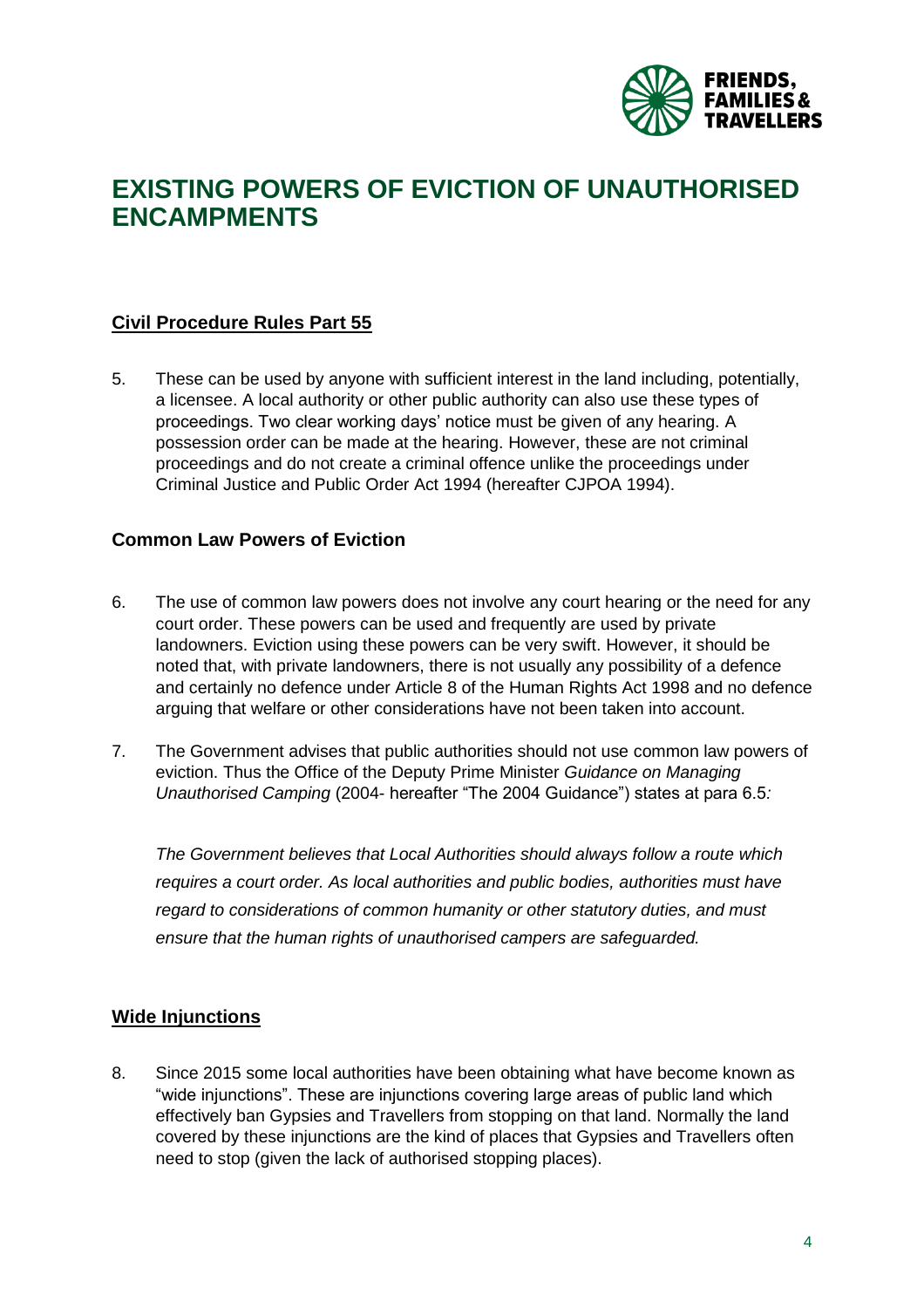

- 9. Wide injunctions are not strictly speaking a method of eviction but, effectively, they have the same effect. Because, if a Gypsy or Traveller stops on a piece of land that already has an injunction on it, once they are informed of the existence of the injunction, they will be committing an offence, unless they leave that land.
- 10. Following a Judgement by Mr. Justice Nicklin in May 2021<sup>2</sup> (it was thought that local authorities would stop using these injunctions. Unfortunately, the judgment of Mr. Justice Nicklin was overturned by the Court of Appeal<sup>3</sup> in January 2022 and local authorities are already looking to renew or obtain such injunctions.

#### <span id="page-4-0"></span>**CJPOA 1994 – Section 61**

- 11. Section 61 states:-
- *(1) If the senior police officer present at the scene reasonably believes that two or more persons are trespassing on land and are present there with the common purpose of residing there for any period, that reasonable steps have been taken by or on behalf of the occupier to ask them to leave and –*
	- *(a) that any of those persons have caused damage to the land or to property on the land or used threatening, abusive, or insulting words or behaviour towards the occupier, a member of his family or an employee or agent of his, or*
	- *(b) that those persons have between them six or more vehicles on the land,*

*he may direct those persons, or any of them, to leave the land and to remove any vehicles or other property they have with them on the land.*

12. Failure to comply with such a direction to leave may result in arrest without a warrant and impoundment of vehicles. Section 61 (4) contains the details of the offence:

*If a person knowing that a direction under subsection (1) above has been given which applies to him –*

- *(a) fails to leave the land as soon as reasonably practicable, or*
- *(b) having left again enters the land as a trespasser within the period of 3 months beginning with the day on which the direction was given,*

*he commits an offence and is liable on summary conviction to imprisonment for a term not exceeding 51 weeks or a fine not exceeding level 4 on the standard scale, or both.*

13. It used to be the case that s.61 did not apply to a "highway" but that has now been amended by the Police Act 2022

l

<sup>2</sup> London Borough of Barking and Dagenham and Others -V- Persons Unknown and Others [2021] EWHC 1201 (QB)

<sup>3</sup> [2022] EWCA Civ 13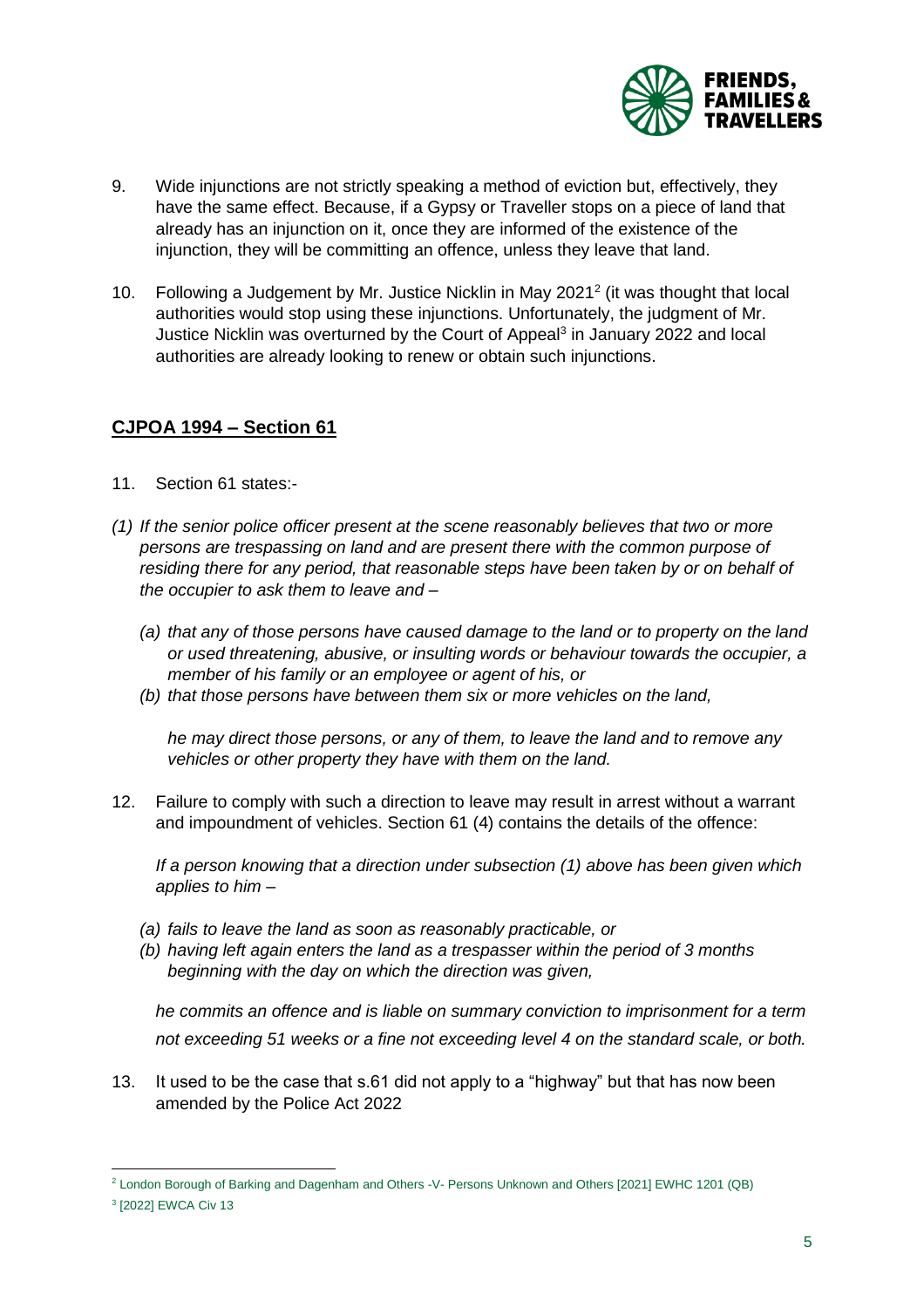

- 14. Before the police serve a notice under s.61, reasonable steps must have been taken by or on behalf of the occupier to ask the Gypsies or Travellers to leave.
- 15. The leading case on this issue is *R (Fuller) -V- Chief Constable of the Dorset*  Constabulary and the Secretary of State for the Home Department<sup>4</sup>. The case involved an unauthorised encampment on a former rubbish tip. After a period of "toleration", and following an incident at the site concerning a confrontation between two police officers and certain Travellers, the police and the local authority simultaneously served removal directions which expired at the same time. This action was quashed by the High Court. Giving judgment, Stanley Burnton J gave a useful summary of the effect of CJPOA 1994 s.61:

*In construing section 61 of the 1994 Act on the basis of common law principles, it is necessary to bear in mind that because it creates a criminal offence it is to be narrowly construed. Indeed, it creates a draconian procedure. I accept the claimants' point that Travellers are likely to comply with the direction under Section 61 through fear of arrest and the forceable removal and detention of their vehicles and though they may have an arguable justification for remaining on the land. Section 61, must, I think, be all the more narrowly construed for that reason.* 

*The claimants submitted…that section 61 (1) assumes that the steps taken by the occupier to ask the Travellers to leave have been ineffective. i.e. they have refused to leave. Whereas section 61 (1) (a) applies to persons who have already been guilty of criminal or other misconduct, section 61 (1) (b) applies to persons who may have been perfectly well-behaved. It seems to me that Parliament was unlikely to have intended to bring the criminal law to bear on such trespassers who had not refused to leave when asked. On this basis, section 61 (1) is to be read as impliedly requiring that the trespassers have not complied with the occupier's request that they leave as a condition of the making of a direction by the police under the section (Para 69).* 

- 16. In other words, the occupier must give notice to leave before there can be any question of the police serving a s.61 removal direction. Thus, for example, a private landowner might give 48 hours' notice for the Gypsies or Travellers to leave. If they have not left at the end of that 48 hour period, then the police can decide to use s.61.
- 17. If a local authority (or other public authority) has failed to take account of humanitarian considerations before deciding to evict Gypsies or Travellers residing on their land without permission, then it is arguable that their failure to do so may, in itself, mean that reasonable steps have not yet been taken by the occupier. In the *Fuller* case, Stanley Burnton J stated:

*In my judgment, a local authority must consider the Convention rights of trespassers and their human needs generally when deciding whether or not to enforce its right to possession of that land* (Para 74).

18. It is clear, therefore, that a local authority must make enquiries into welfare issues before it can come to a decision on eviction.

 4 [2002] 3 All ER 57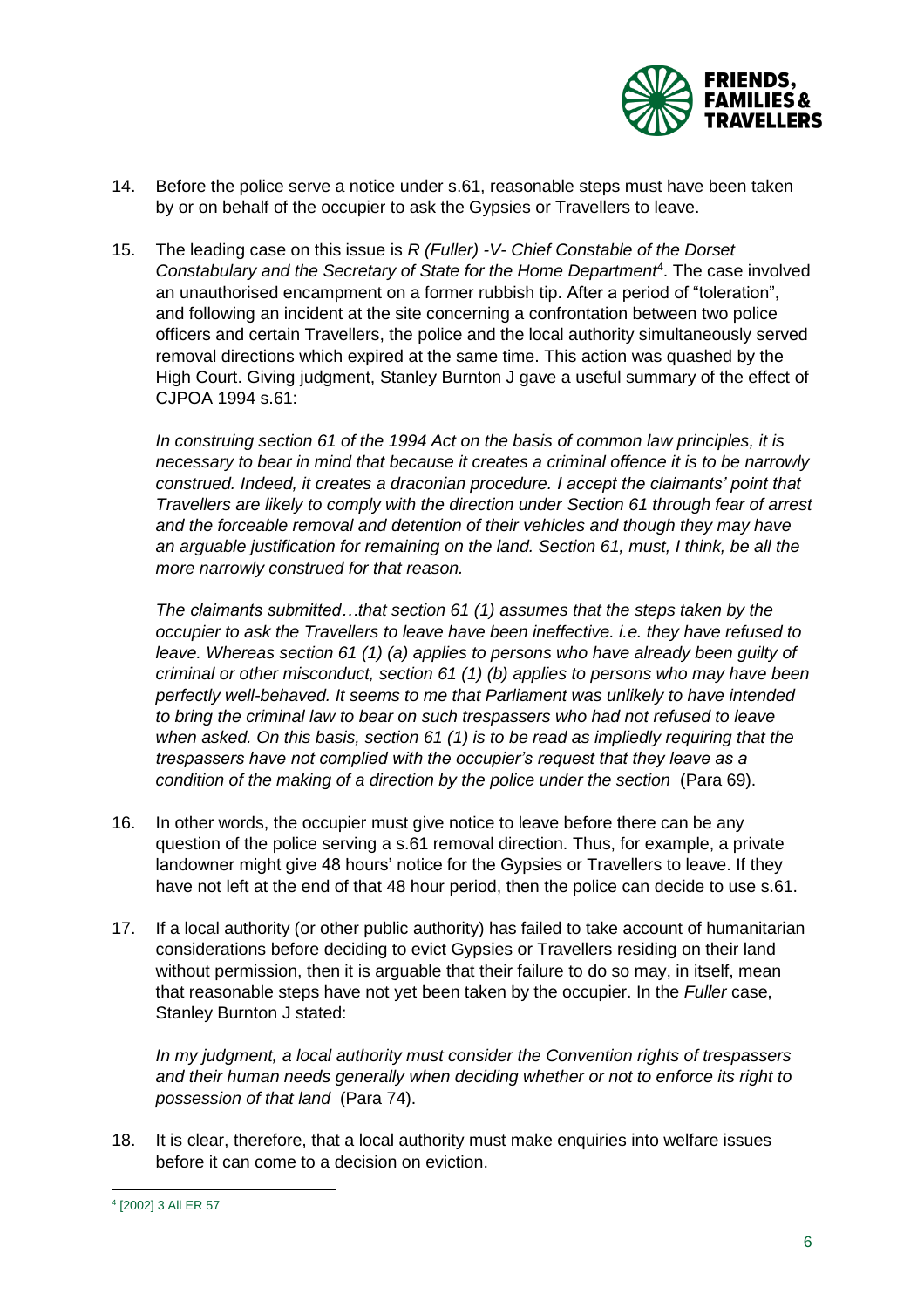

#### <span id="page-6-0"></span>**Amendments to Section 61 brought in by the Police Act**

- 19. S.64 of the Police Act 2022 makes amendments to s.61 of the CJPOA 1994.
- 20. Firstly, in terms of the criteria for the police taking action under s.61, it adds to the previous criteria so that it now reads: 'that any of those persons has caused damage, disruption or distress…'
- 21. Secondly the prohibited period (and this also applies to s.62A) is extended from three months to twelve months.
- 22. Finally, the meaning of 'land' in terms of s.61 now includes 'a highway' (which was previously excluded from that meaning).

#### <span id="page-6-1"></span>**CJPOA 1994 – Section 62A**

- 23. S.62A exists alongside CJPOA 1994 s.61. In other words, the police can use either power, provided of course, the necessary criteria are met.
- 24. S.62A, which is entitled 'Power to remove trespassers: Alternative site available', states as follows:-
	- *(1) If the senior police officer present at a scene reasonably believes that the conditions in subsection (2) are satisfied in relation to a person and land, he may direct the person –*
	- *(a) to leave the land;*
	- *(b) to remove any vehicle and other property he has with him on the land.*
	- *(2) The conditions are –*
	- *(a) that the person and one or more others ('the trespassers') are trespassing on land;*
	- *(b) that the trespassers have between them at least one vehicle on the land;*
	- *(c) that the trespassers are present on the land with the common purpose of residing there for any period;*
	- *(d) if it appears to the officer that the person has one or more caravans in his possession or under his control on the land, that there is a suitable pitch on a relevant caravan site for that caravan or each of those caravans;*
	- *(e) that the occupier of the land or a person acting on his behalf has asked the police to remove the trespassers from the land…*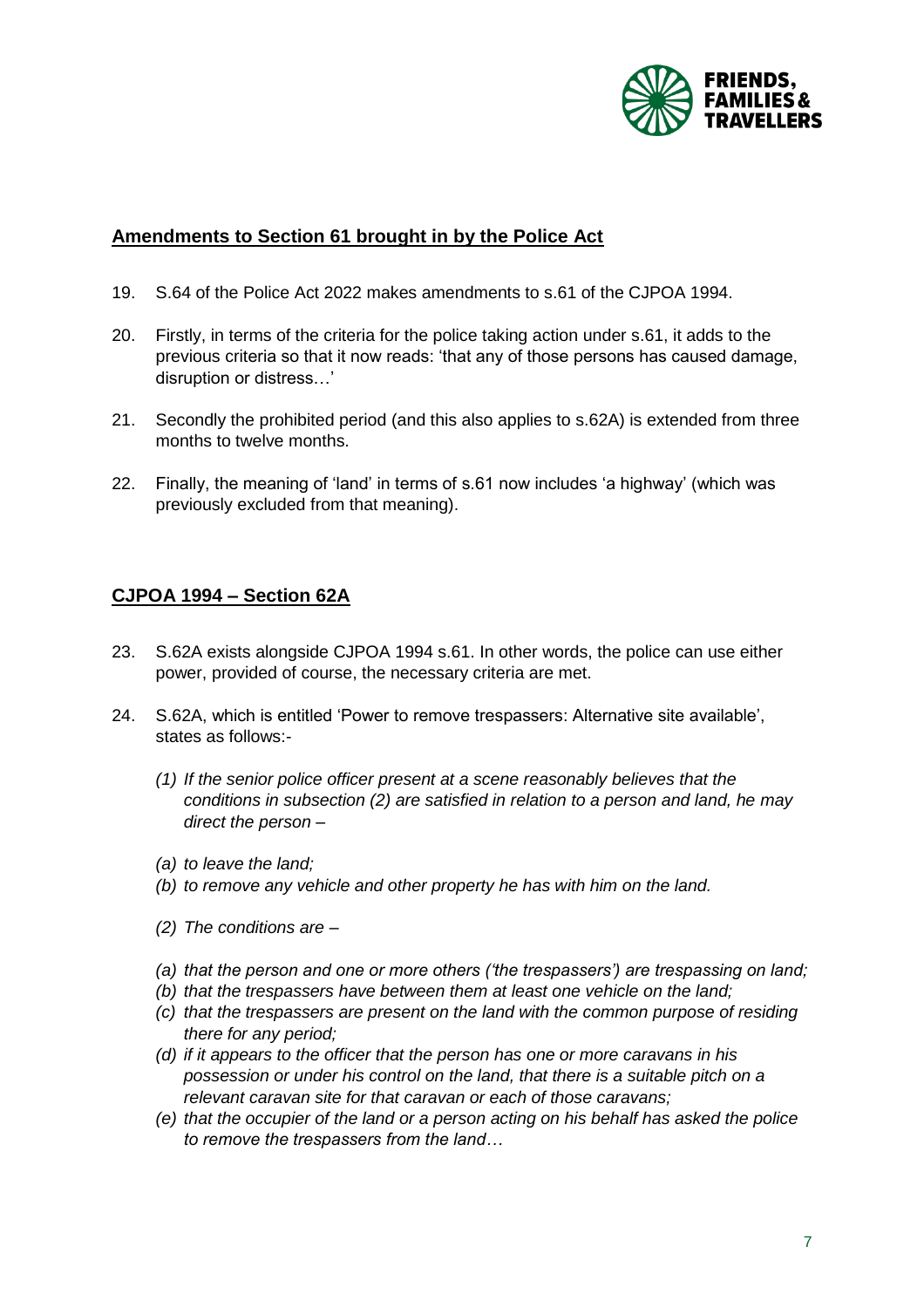

- *(5) The officer must consult every local authority within whose area the land is situated as to whether there is a suitable pitch for the caravan or each of the caravans on a relevant caravan site which is situated in the local authority's area.*
- 25. The inclusion of the word 'suitable' is important. The 2004 Guidance states:-

*The meaning of suitable pitches not defined in the legislation. Of course, it is for the courts to interpret legislation, but the Secretary of State considers that a suitable pitch is one that provides basic amenities including water, toilets and waste disposal*  facilities. Other factors include the potential for community tension and issues of *public order/anti-social behaviour need to be considered especially where the trespasser intends to remain on the site for the 3 month period. This could include an authorised transit site or stopping place. There should be a reasonable expectation that the pitch will be available for peaceful occupation for at least 3 months, except where the trespasser is expected to move on before that time.*

26. Additionally, the 2004 Guidance states:-

*A suitable pitch will only be available if there are currently no waiting lists for that site.*

27. If a Gypsy or Traveller is evicted by the police using s.61 and it is felt that the eviction was unlawful, the only resort may be a police complaint. However, if a Gypsy or Traveller is evicted by the Police under s.62A and it is felt that the eviction was unlawful, there would still be justification in lodging a court challenge (by way of judicial review) due to the effective 3 month ban from the local authority area.

#### <span id="page-7-0"></span>**Amendment to Section 62A by the Police Act**

- 28. S.62(9) and (10) of the Police Act amends s.62A E of the 1994 Act by extending the prohibited period from three months to twelve months, for example, s.62B now reads:
	- *(1) A person commits an offence if he knows that a direction under s.62A(1) has been given which applies to him and –*
		- *(a) he fails to leave the relevant land as soon as reasonably practicable, or*
		- *(b) he enters any land in the area of the relevant local authority as a trespasser before the end of the relevant period with the intention of residing there.*
	- *(2) The relevant period is the period of twelve months starting with the day on which the direction is given.*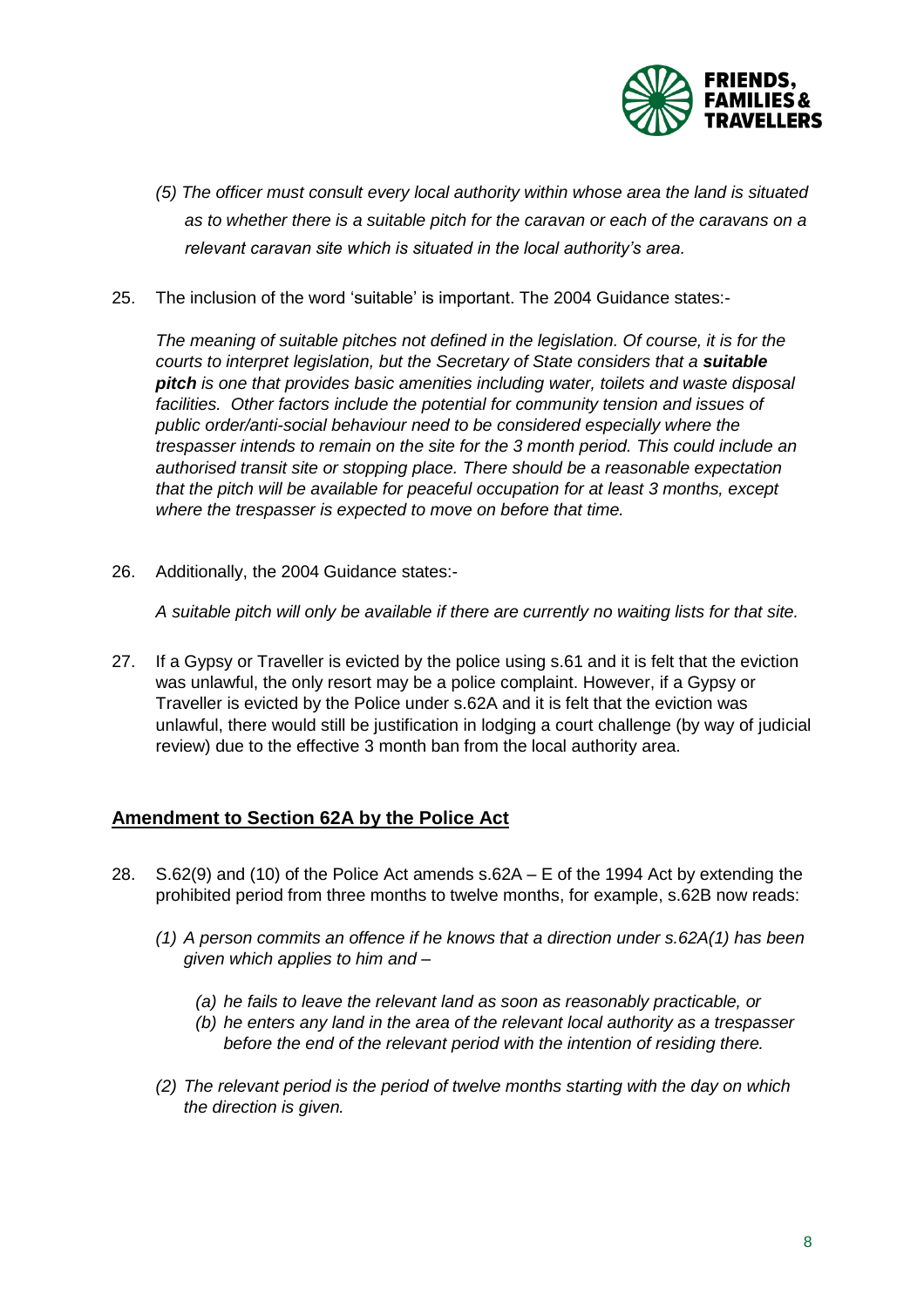

29. As mentioned above the Government Guidance states that a 'suitable pitch' should be a pitch that is available for up to three months. Most if not all such suitable pitches will be on transit sites. The Mobile Homes Act 1983<sup>5</sup> states:

*…'transit pitch' means a pitch on which a person is entitled to station a mobile home under the terms of the agreement for a fixed period of up to three months.*

- 30. Rather amazingly it would seem that, even if you comply with the notice under s.62A and go to the suitable pitch, since that suitable pitch will almost certainly only be available for three months, you will, effectively, be banned from the local authority area for a further nine months as soon as you leave that pitch.
- 31. There is no mention of this incongruity in the 2022 Guidance which calls into question whether this has been properly taken into account by the Government. Can it be reasonable and proportionate for someone who has complied with the notice under s.62A to continue to be banned from the local authority area for a further 9 months?

#### <span id="page-8-0"></span>**CJPOA 1994 – Section 77**

- 32. Section 77 states:
	- *(1) If it appears to a local authority that persons are for the time being residing in a vehicle or vehicles within that authority's area –*
		- *(a) on any land forming part of a highway;*
		- *(b) on any other unoccupied land; or*
		- *(c) on any occupied land without the consent of the occupier,*

*The authority may give a direction that those persons and others with them are to leave the land and remove the vehicle or vehicles and any other property they have with them on the land.*

33. The offence is defined by Section 77(3) as follows:

*If a person knowing that a direction under sub-section (1) above has been given which applies to him –*

- *(a) fails, as soon as practicable, to leave the land or remove from the land any vehicle or other property which is the subject of the direction, or*
- *(b) having removed any such vehicle or property again enters the land with a vehicle within the period of 3 months beginning with the day on which the direction was given,*

l

 $5$  Schedule 1, Part 1, para 1(4)(b)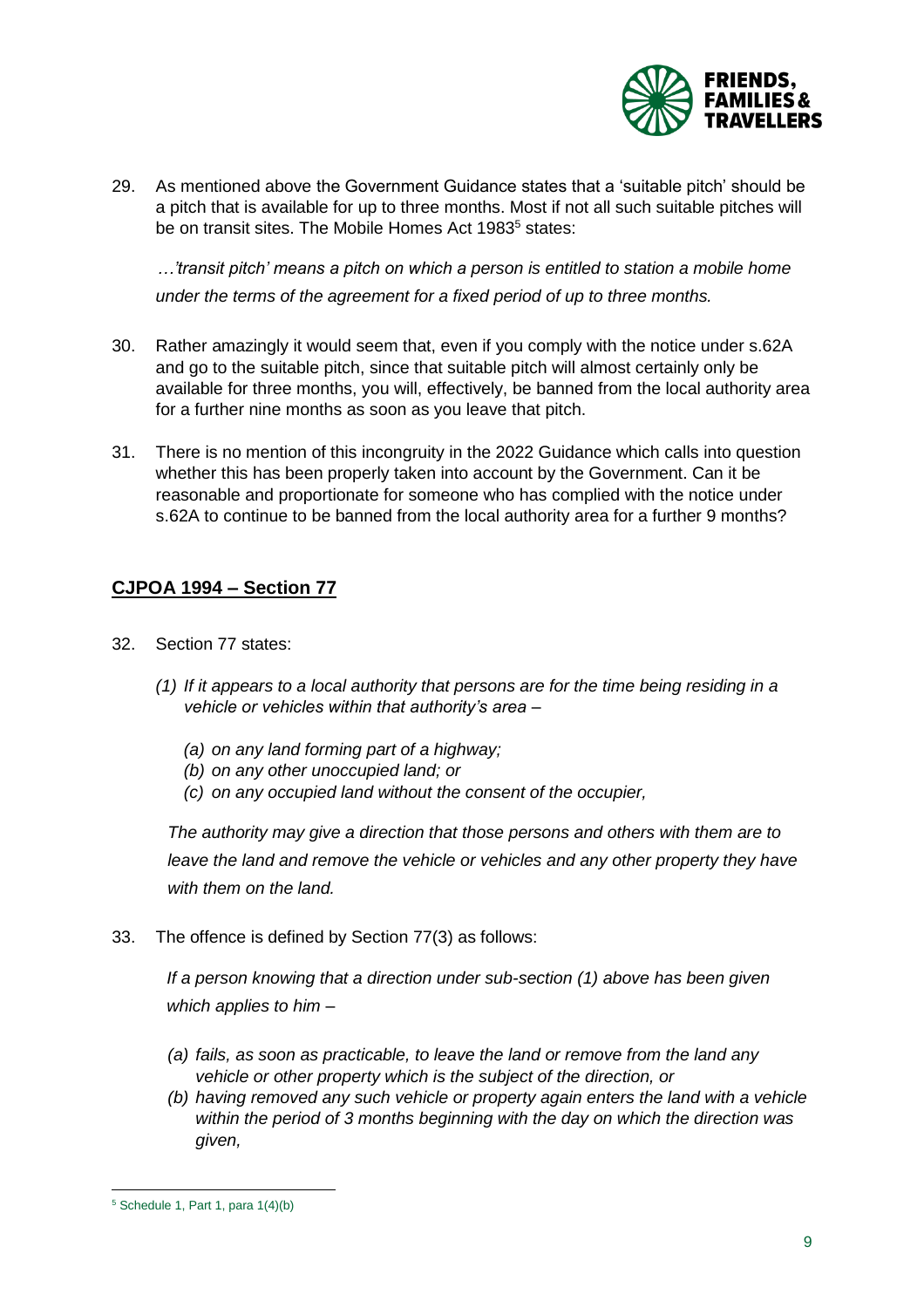

*he commits an offence and is liable on summary conviction to a fine not exceeding level 3 on the standard scale*.

34. Importantly, in order to get a conviction for an offence, the local authority will need to go to the magistrates' court under Section 78. Therefore, unlike with evictions using the police powers and unlike with evictions using the powers under the new offence (see further below), a person cannot be arrested and their vehicles cannot be impounded if they fail to leave by the deadline given by the local authority. Additionally it is extremely rare to come across local authorities who, if they do go to the magistrates' court, seek anything other than a removal direction i.e. an order that the vehicles be removed from the land in question.

## <span id="page-9-0"></span>**SPECIFIC CHALLENGES TO THE ABOVE EVICTION ACTIONS**

35. We discuss here certain specific challenges that can be made against the eviction actions we have outlined so far. It should be emphasised that especially with regards to eviction actions taken by the police, there may simply not be enough time to actually lodge any challenge and to prevent the eviction taking place. Nevertheless please note the possibility of proceeding with a challenge in a case involving S.62A even if the eviction has taken place since otherwise Gypsies and Travellers may be banned from the relevant local authority area (see above at para 28).

#### <span id="page-9-1"></span>**Article 8**

- 36. Article 8 of the European Convention on Human Rights (ECHR) states that everyone has the right to respect for their private and family life, their home and their correspondence.
- 37. In *Winterstein v France* the European Court of Human Rights (ECtHR)<sup>6</sup> provided a very important judgment on the question of eviction of unauthorised encampments of Gypsies and Travellers in the context of Article 8. The applicants, 25 French citizens, had been living in mobile homes in a French town for many years. The site where the applicants' mobile homes were situated was a protected natural area under the Land-Use Plan of the local department. The authorities never sought to enforce judgments against the applicants to leave the land, even after many years, but the authorities had taken steps to re-locate several families. Four of the applicants' families received social housing, two families moved to another part of the country, and the rest of the applicants remained on the same land.

<sup>–&</sup>lt;br><sup>6</sup> [2013] ECHR 984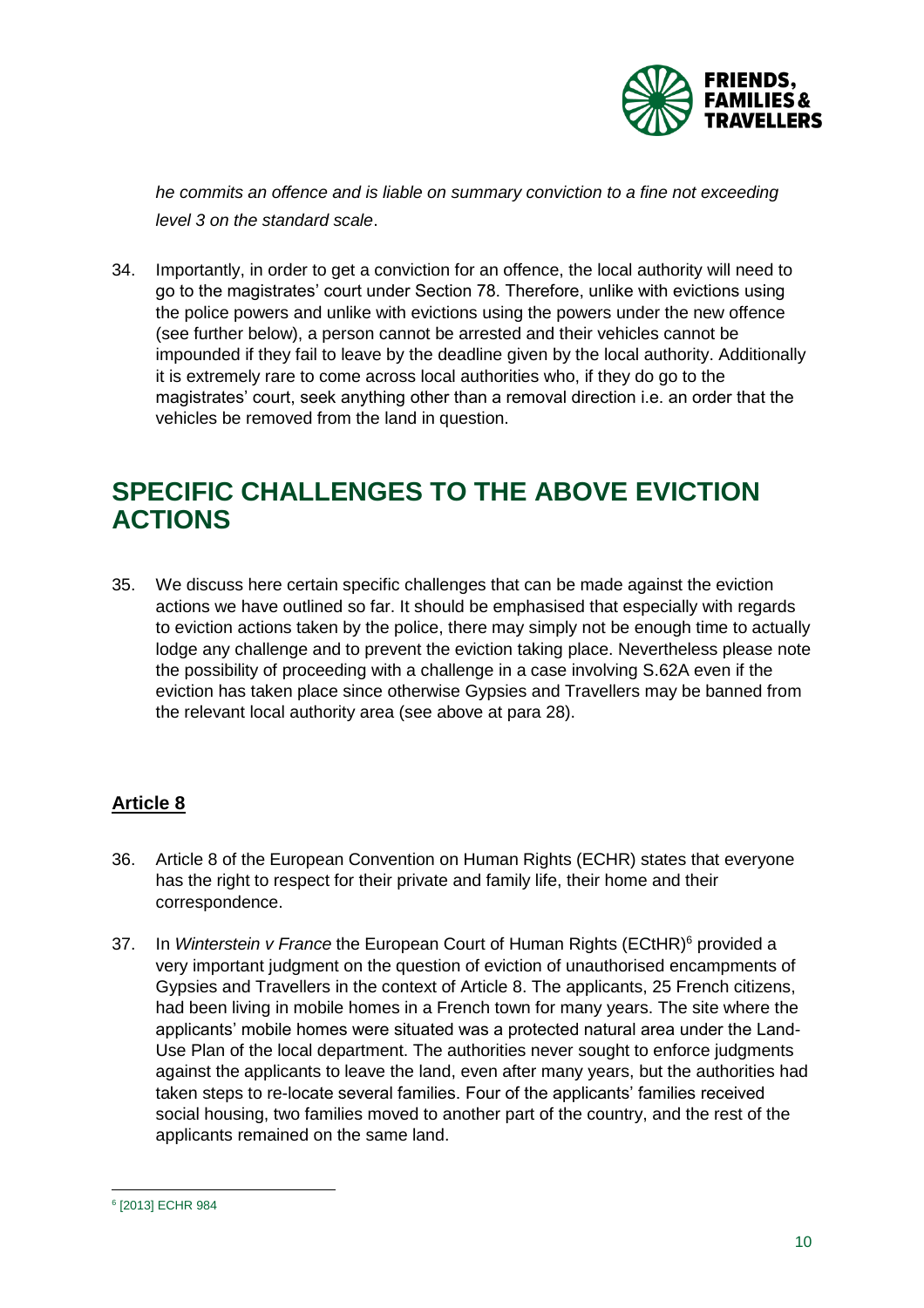

- 38. Initially a Judge dismissed the action of the municipality to evict the residents. Another action was brought by the municipality before the Tribunal which ordered the defendants to leave the land within 3 months from the date of the judgment and pay a 70 euro fine per person for each day of delay. The French Court of Appeal upheld the Tribunal's judgment. The applicants did not proceed with an appeal, as they were denied legal aid.
- 39. The 25 applicants complained to the ECtHR, claiming that the court order amounted to a violation of Article 8 taken alone and in conjunction with Article 14 (prohibition of discrimination). The ECtHR decided unanimously that the eviction of the Travellers from the land they occupied for many years amounted to a violation of their right to private and family lives. The ECtHR stated:

*The Court would emphasise in this context that numerous international instruments, some of which have been adopted within the Council of Europe, emphasise the necessity, in the event of the forced eviction of Roma and Travellers, of providing them with alternative housing, except in cases of force majeure.* 

40. This case is a good example of where Article 8 can possibly be used to challenge an eviction action, especially where the local authority concerned have failed to take account of possible alternative locations.

#### <span id="page-10-0"></span>**Best interests of the child**

- 41. In an eviction situation involving children, it is essential that their interests are taken into account as a primary consideration (see Article 3(1) of the United Nations Convention on the Rights of the Child 1989 and especially the case of *ZH (Tanzania) v Secretary of State for the Home Department<sup>7</sup> .*
- 42. A good example of where an eviction was prevented by arguments concerning the best interests of the child is the decision in *Eastwood v Surrey CC*<sup>8</sup> . This case is a county court judgment and, thus, not strictly speaking authoritative since county court judgments cannot bind other courts. However, it does provide us with a useful example of how the arguments can be used as a defence to eviction action.
- 43. Mr and Mrs Eastwood were squatting on a vacant pitch on a Surrey County Council site. The Council threatened eviction action. Mrs Eastwood was pregnant and shortly before the possession proceedings were commenced she gave birth to a son. A district judge made a possession order. The Eastwoods appealed against that decision on the basis that the best interests of the child had not been taken into account. They were successful in their appeal and the matter was sent back to the district judge.

l 7 [2011] UKSC 4.

<sup>8</sup> Surrey County Court, 12 February 2014, unreported.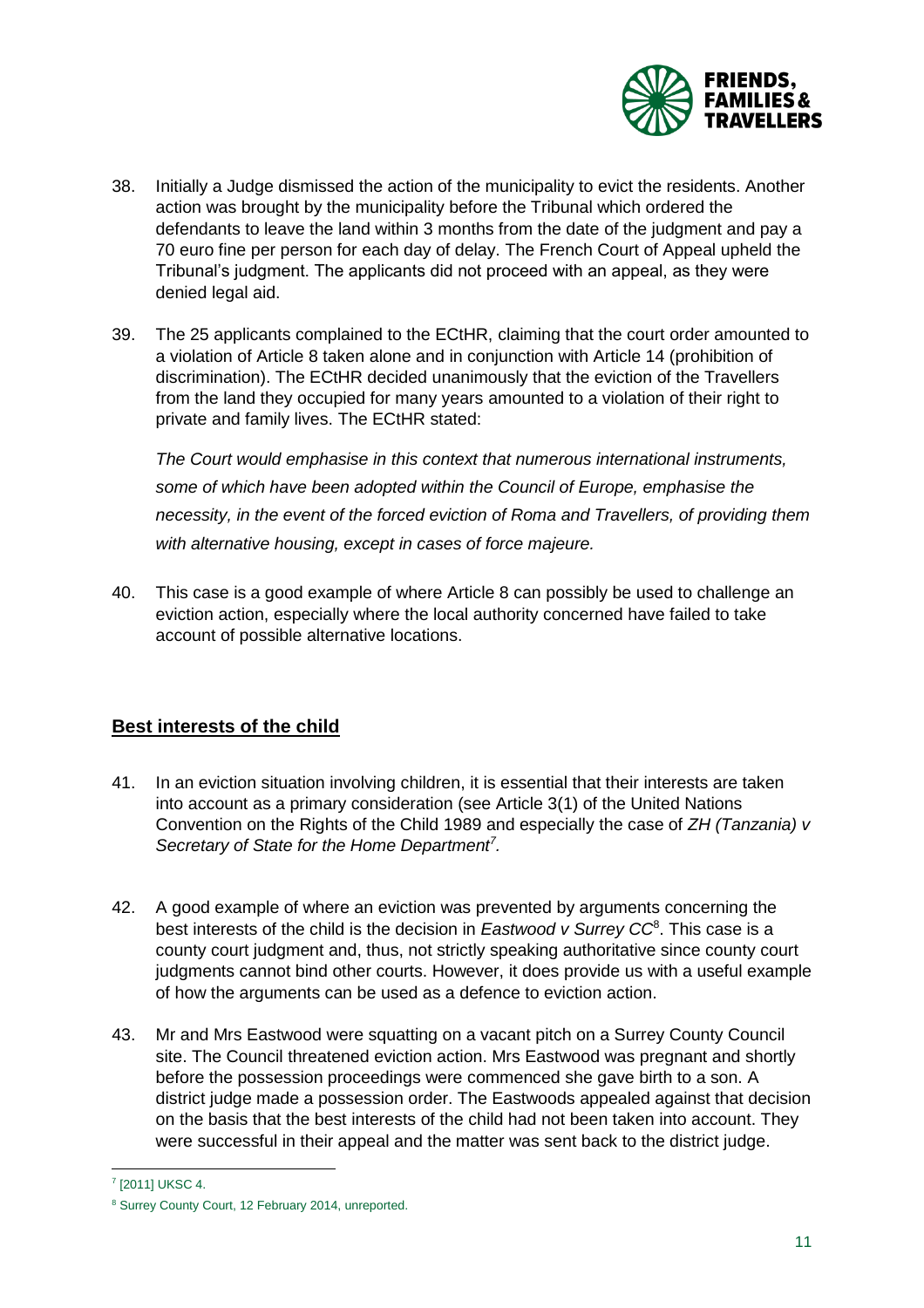

When giving judgment, HHJ Raeside reviewed the relevant authorities from other cases and having done so, applied the law to the facts of the case as follows:

- *27. In my view the Appellants have clearly established that the Local Authority has failed to place the child's needs in primary place in their decision making process. The report discusses the pregnancy as a 'health problem' but nowhere is there any mention of the child itself; of the child's likely needs, or the impact on the child if possession proceedings were commenced, or if an eviction order was made. One would expect to see some sort of analysis of the welfare needs of the child and its parents balanced with the need for the LA to run a fair system of allocation of places, remembering at all times that the child's needs are the primary consideration.*
- *28. I recognise that the authorities state that in most cases the needs of a child can be adequately represented by consideration of the needs of the parents. But the authorities go on to give clear guidance about the role that the child's best interests must have in the decision-making process. Looking at the papers I do not get the impression that any thought at all was given to the needs of the child or his welfare…*
- *29…in those circumstances, the possession order must be set aside with the matter to be listed urgently before* [the district judge] *for further directions. I anticipate that the Local Authority will give further thought and consideration to its decision, and may exercise its decision making functions anew.*

#### <span id="page-11-0"></span>**The Welsh Duty**

- 44. Part 3 of the Housing (Wales) Act (H(W)A) 2014 deals with Gypsies and Travellers. H(W)A 2014 s.103 introduces a duty to meet assessed needs, stating:
	- *(1) If a local housing authority's approved assessment identifies needs within the authority's area with respect to the provision of sites on which mobile homes may be stationed the authority must exercise its powers in s.56 of the Mobile Homes (Wales) Act 2013 (power of authorities to provide sites for mobile homes) so far as may be necessary to meet those needs.*
- 45. The Mobile Homes (Wales) Act 2013 s.56 states:

*A local authority may within its area provide sites where mobiles homes may be brought, whether for holidays or other temporary purposes or for use as permanent residences, and may manage the sites or lease them to another person.*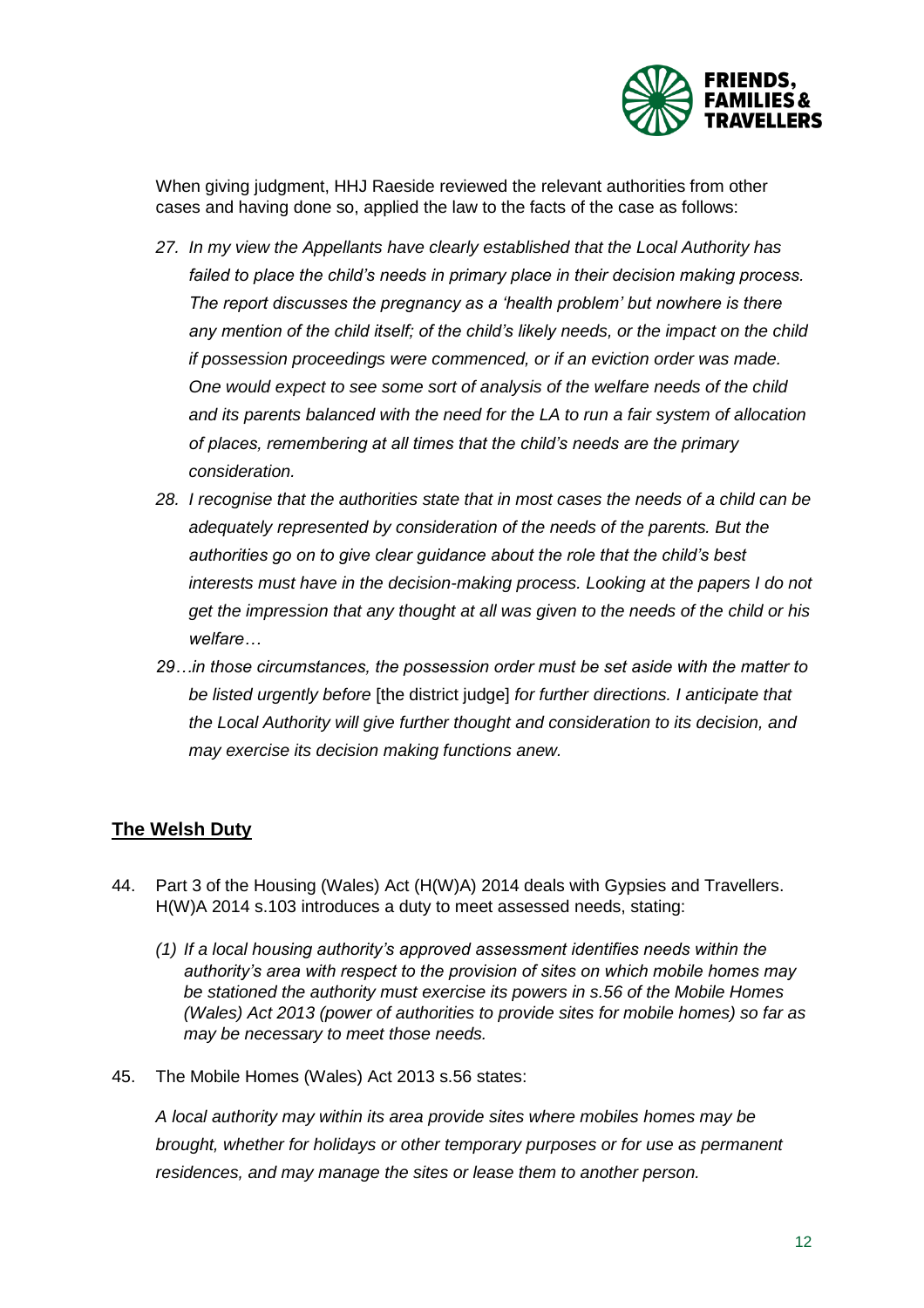

- 46. Before the duty to provide caravan sites was repealed by the CJPOA 1994, it was possible to apply for a judicial review of a local authority's decision to evict an unauthorised encampment, challenging the decision on grounds that the local authority in question had failed to provide sufficient (or any) sites $9$ .
- 47. As a result of s.103, it should be possible once again in Wales to argue that an eviction should not take place if the local authority have not complied with their duty to meet the assessed need for Gypsy and Traveller sites.

#### <span id="page-12-0"></span>**Compliance with guidance on managing unauthorised encampments**

48. In the *Atkinson* case<sup>10</sup>, Sedley J (as he then was), made it clear that when considering the eviction of unauthorised encampments local authorities should comply with the Department of the Environment (DoE) Circular 18/94:

*Detailed analysis of* [passages from the Circular] *and debate about what legal force, if any, an advisory circular of this kind possesses has been made unnecessary by the realistic concession of counsel for both local authorities that whether or not they were spelt out in a departmental circular the matters mentioned…would be material considerations in the public law sense that to overlook them in the exercise of a local authority's powers under Sections 77 to 79 of the Act of 1994 would be to leave relevant matters out of account and so jeopardise the validity of any consequent step. The concession is rightly made because those considerations in the material paragraphs which are not statutory are considerations of common humanity, none of which can be properly ignored when dealing with one of the most fundamental human needs, the need for shelter with at least a modicum of security.* ((1995) 8 Admin LR 529 and 535, our emphasis).

- 49. The *Atkinson* case made it clear that a public law challenge may be possible if a local or other public authority failed to comply with or have proper regard to Government guidance on the management of unauthorised encampments. It should be noted that there are important differences between much of the English and Welsh Government guidance.
- 50. Nowadays, it is very common for local authorities and police forces to have their own written policies on the management of unauthorised encampments (sometimes in the form of joint protocols) and it is important for advisers and representatives to check whether those polices have been followed in any given case. The failure to follow such a policy or protocol may also give rise to a public law challenge.

 $\overline{a}$ 

<sup>&</sup>lt;sup>9</sup> See West Glamorgan CC v Rafferty, R v Secretary of State for Wales ex parte Gilhaney [1987] 1 WLR 457.

<sup>&</sup>lt;sup>10</sup> R v Lincolnshire CC ex parte Atkinson; R v Wealden District Council ex parte Wales and Stratford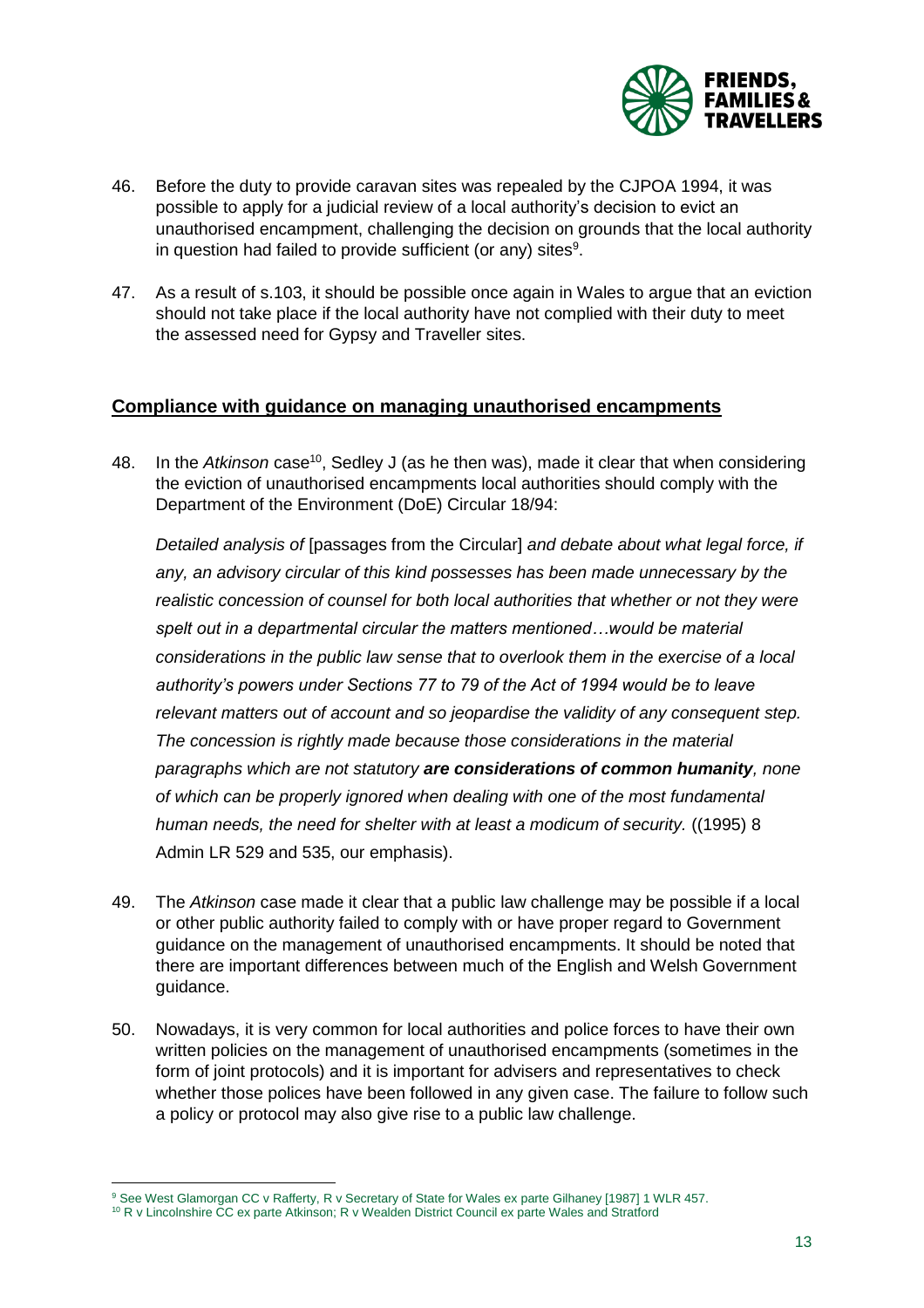

- 51. In England, DoE Circular 18/94 remains in place but additionally two other sets of important guidance have been introduced: the Office of the Deputy Prime Minister (ODPM) *Guidance on managing unauthorised camping (*the 2004 Guidance) and the ODPM/Home Office *Guide to effective use of enforcement powers – Part 1: Unauthorised encampments* [\(the 2006 Guidance\)](https://assets.publishing.service.gov.uk/government/uploads/system/uploads/attachment_data/file/7837/143582.pdf).
- 52. Both sets of guidance lay a great deal of emphasis on taking account of welfare considerations and making proper enquiries into welfare matters before deciding to evict any encampment. For example, at para 77 of the 2006 Guidance it is stated:

*Local authorities should ensure that in accordance with their wider obligations, and to ensure that they comply with Human Rights legislation, proper welfare enquiries are carried out to determine whether there are pressing needs presented by the unauthorised campers and that, where necessary, the appropriate agencies are involved as soon as possible.* 

53. The 2004 Guidance states at para 5.20:

*Any welfare needs of unauthorised campers are a material consideration for local authorities when deciding whether to start eviction proceedings or to allow the encampment to remain longer. Welfare needs do not give an open-ended 'right' for unauthorised campers to stay as long as they want in any area. For example, the presence of a pregnant woman or school age children does not, per se, mean that an encampment must remain indefinitely. To defer an eviction which is justified on other grounds, the need must be more immediate and/or of a fixed term.*

- 54. We recommend that advisers who assist Gypsies and Travellers in eviction situations in England make sure that they are fully aware of the terms of both the 2004 and 2006 Guidance.
- 55. In Wales, the Welsh Government have produced the *Guidance on Managing Unauthorised Camping [2013.](https://gov.wales/sites/default/files/publications/2019-03/guidance-on-managing-unauthorised-camping-2013.pdf)*
- 56. Importantly the Welsh Guidance, stresses the need to take into account welfare considerations and the availability of alternative locations thus the Welsh Guidance states:

*41. Effectively, if an unauthorised encampment arises and there are no alternative authorised pitches in the area, local authorities have three clear paths relating to how they can resolve the encampment. Each option should be carefully considered:* 

*Path 1 – to seek and obtain possession of the occupied site (eviction proceedings)*

*Path 2 – to 'tolerate' the Gypsy or Traveller occupiers, if only for a short time, until an alternative site can be found or the occupiers move on voluntarily.*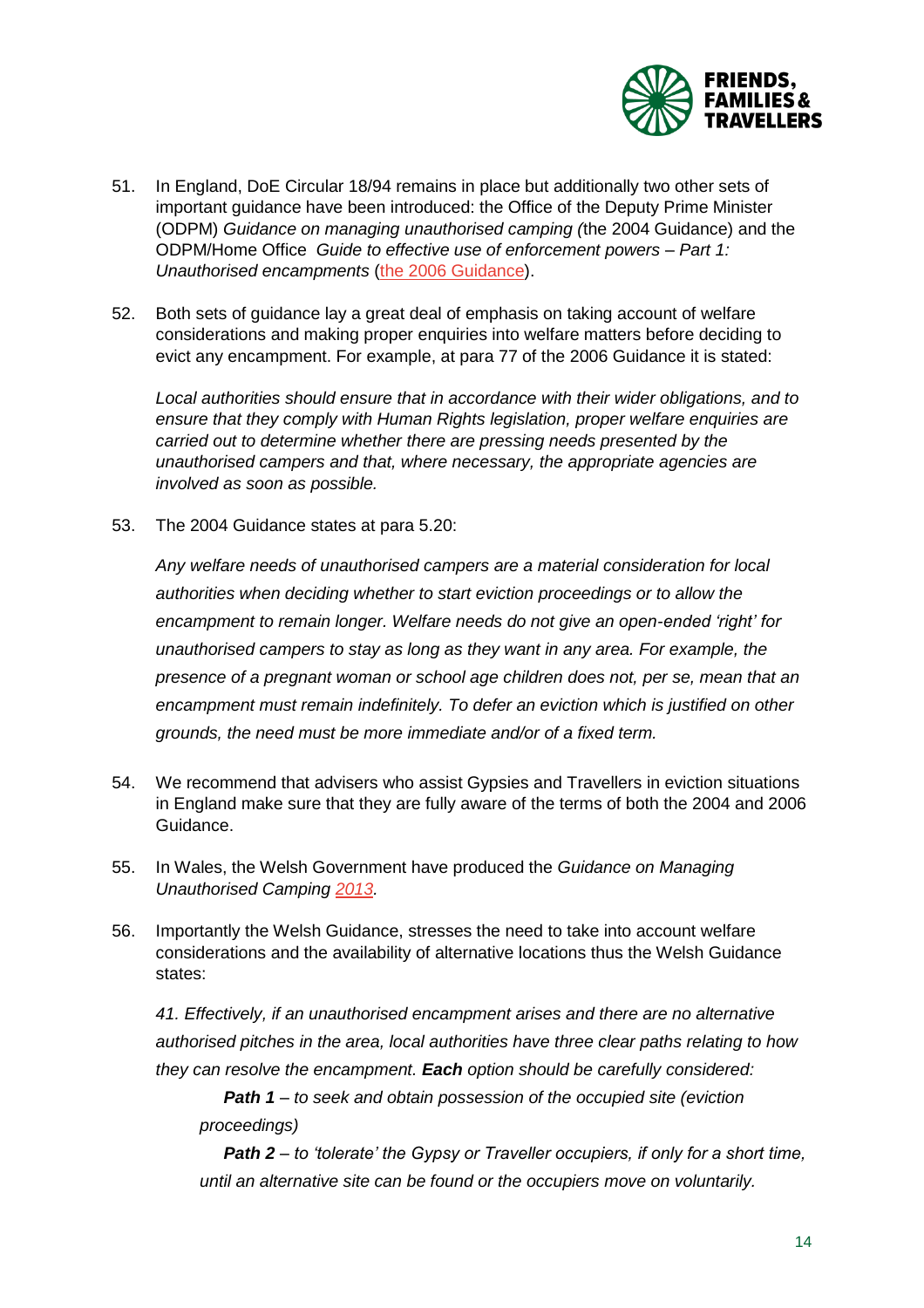

**Path 3** – to find an alternative site, if only on a temporary basis, and offer the *Gypsy or Traveller occupiers the chance to move onto it (emphasis in quidance).* 

- 57. Indeed, both the English and Welsh Guidance suggest that local authorities should consider the toleration of an unauthorised site or the provision of an alternative site before a decision is taken to evict Gypsies and Travellers. The approach local authorities should take was considered in *R (Casey and Others) v Crawley BC and the ODPM<sup>11</sup>*. The case involved a group of Irish Travellers who were living on two unauthorised encampments, both on the same local authority's land. It was accepted that the sites of the encampments were not ideal locations. Burton J concluded that the welfare enquiries that had been carried out were sufficient to comply with the 2004 English Guidance. He also took account of the fact that the local authority had been trying to identify a location for an authorised site and, in all the circumstances, he concluded that the decision to evict was not unlawful.
- 58. Very importantly, Burton J framed three options that were available to the Defendant Local Authority and, effectively, those are the three options that are now contained in the Welsh Guidance (see above) and, indeed, that is where the three options in the Welsh Guidance derive from. Burton J continued:

*If, in a given situation, reactively the Council can find for travellers on an unauthorised site another temporary toleration site where lawfully, and notwithstanding the lack of planning permission, they can be temporarily sited, that would be a suitable administrative decision and exercise of Option 3: but there is no need for them to have a pro-actively identified pool* [of such sites] *ready, even if that were feasible* (para 55 (ii)).

59. In this context, the possibility of what has become known as 'negotiated stopping' (as developed by Leeds Gypsy and Traveller Exchange) may be very important.

### <span id="page-14-0"></span>**The police must take account of welfare considerations.**

60. Home Office Circular 45/94 states in relation to the police use of its powers under s.61 that:

*The decision whether or not to issue a direction to leave is an operational one for the police alone to take in the light of all the circumstances of the particular case. But in making this decision, the senior officer at the scene may wish to take account of the personal circumstances of the trespassers; for example, the presence of elderly persons, invalids,* 

l <sup>11</sup> [2006] EWHC 301 Admin.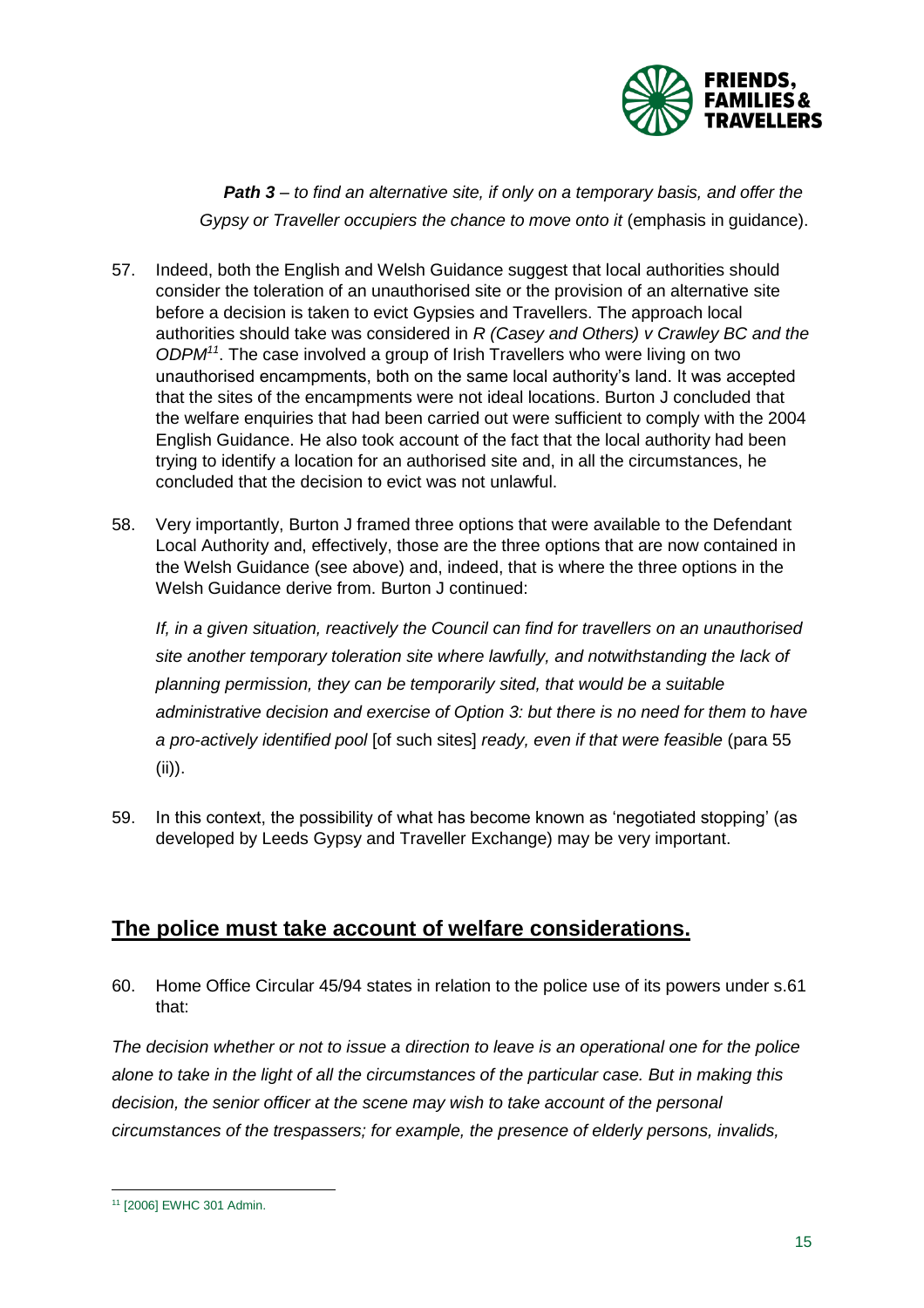

*pregnant women, children and other persons whose well-being may be jeopardised by a precipitate move.* 

61. The National Police Chiefs' Council's *Operational Advice on Unauthorised Encampments* [\(2018\)](https://www.npcc.police.uk/documents/Unauthorised%20Encampments/NPCC%20Op%20Advice%20on%20Unauthorised%20Encampments_June%2018.pdf) ('the NPCC Advice') also indicates that the Police should themselves take account of welfare considerations. At page 5, para 4 of the NPCC Advice it is stated:

*Initial contact should be made with the people on the site, and an assessment made of the impact of its location, as well the behaviour displayed by the occupants. The occupants should be spoken to in order to establish their identities and location of last site, and to ascertain their views on desired duration of stay as well as any pressing welfare needs.*  (our emphasis).

62. The new draft *Statutory Guidance for Police on Unauthorised Encampments* [\(the](https://www.gov.uk/government/publications/police-crime-sentencing-and-courts-bill-2021-draft-guidance/statutory-guidance-for-police-on-unauthorised-encampments-draft-guidance-accessible-version)  [PCSCA 2022 Guidance\)](https://www.gov.uk/government/publications/police-crime-sentencing-and-courts-bill-2021-draft-guidance/statutory-guidance-for-police-on-unauthorised-encampments-draft-guidance-accessible-version) also refers to welfare enquiries on page 12 as follows:

*Police should ensure that, in accordance with their wider Equalities and Human Rights obligations, proper welfare enquiries are carried out to determine whether there are pressing needs presented by those on unauthorised encampments and that, where necessary, the appropriate agencies (including Local Authorities) are involved as soon as possible.* 

*However, the police, alongside other public bodies, should not gold-plate human rights and equalities legislation. The police have been given strong powers to deal with unauthorised encampments and when deciding whether to take action, they should consider the harms caused by the unauthorised encampment…and that the state may enforce laws to control the use of an individual's property where that is in accordance with the general public interest.*

*Each case should be dealt with on its own merits by police. This includes considering the potential impact issuing a direction to leave, arresting a person or seizing a vehicle may have on the families involved and on the vulnerable, before taking an enforcement decision.*

*If necessary, enforcement action against those on the unauthorised encampment could be delayed while urgent welfare needs are addressed.*

63. The statement that the police 'should not gold-plate human rights and equalities legislation' has understandably come under a great deal of criticism. The simple fact is that, when dealing with extremely draconian new eviction powers, the Equality Act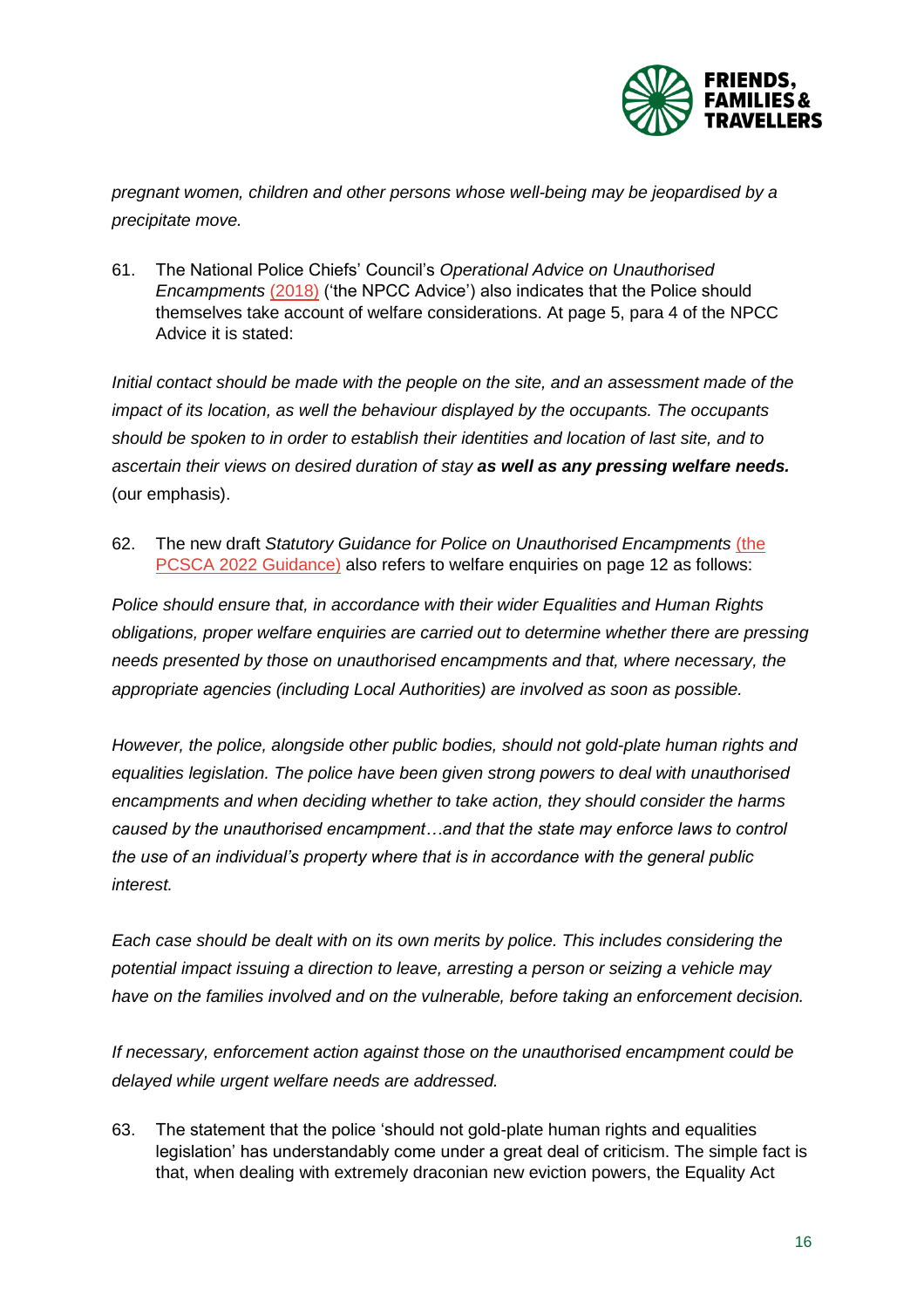

2010 and the Human Rights Act 1998 must inevitably be addressed and are vital tools for ensuring that decisions are reasonable and proportionate.

64. The fact that the 2022 Guidance is directed just at the police is confusing. As we will see below in terms of the new offence under section 60C, the occupier or the representative of the occupier can serve a notice and the occupier or the representative must make an assessment of whether significant damage, distress or disruption has been caused or is likely to be caused. Presumably the occupier or the representative should take account of this Guidance to the police but that is not made clear. If the notice is given by the occupier or the representative and the occupier or the representative then informs the police that the notice has not been complied with, the fact that this Guidance is directed at the police suggests that the police must then make their own assessment of whether significant damage, distress or disruption has been caused or is likely to be caused. This would suggest a two-stage process where the notice has been given by the occupier or the representative but this is not made clear either.

#### <span id="page-16-0"></span>**The Equality Act 2010**

- 65. The PCSCA 2022 Guidance makes reference in certain places to the Equality Act 2010.
- 66. At page 4 it is stated:

*Police should also continue to consider their obligations under human rights legislation, their Public Sector Equality Duty and wider equalities legislation.* 

67. At page 12 it is stated:

*Police should ensure that, in accordance with their wider Equalities and Human Rights obligations, proper welfare enquiries are carried out to determine whether there are pressing needs presented on those on unauthorised encampments and that, where necessary, the appropriate agencies (including Local Authorities) are involved as soon as possible.* 

68. Finally, at page 13, it is stated:

*The Equality Act 2010 makes it unlawful to treat someone less favourably than others because of their protected characteristic, including race (which includes a person's ethnic or national origins and nationality).*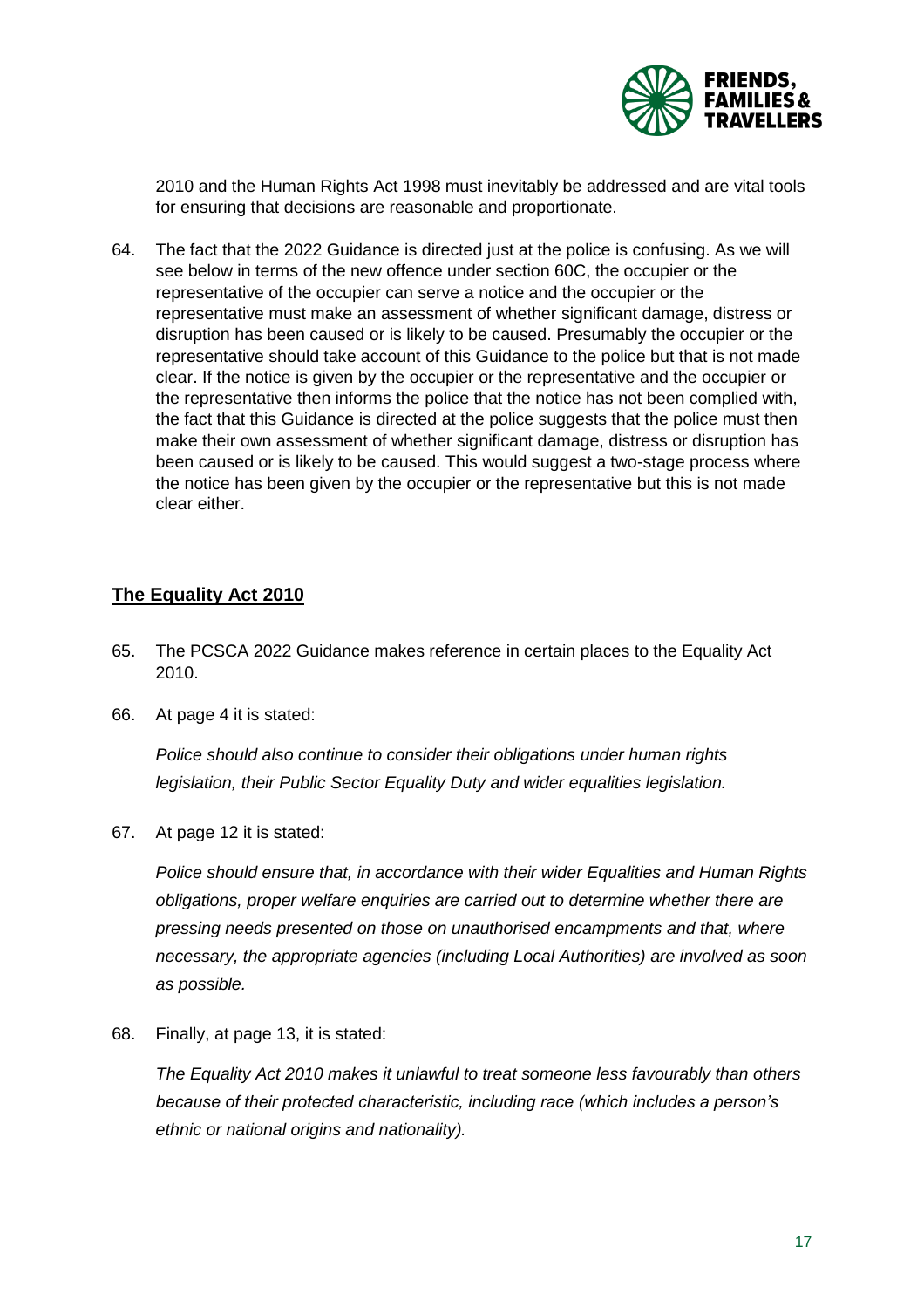

*The Public Sector Equality Duty applies to the police and places a duty on the police to have due regard to the need to eliminate unlawful racial discrimination and promote equality of opportunity and good relations between persons of different racial groups.*

- 69. Romany Gypsies and Irish Travellers are defined as separate ethnic groups for the purposes of the Equality Act 2010<sup>12</sup>.
- 70. The Public Sector Equality Duty, is set out in Equality Act 2010 s.149 and reads:
	- *(1) A public authority must, in the exercise of its functions, have due regard to the need to –*
		- *(a) eliminate discrimination, harassment, victimisation and any other conduct that is prohibited by or under this Act;*
		- *(b) advance equality of opportunity between persons who share a relevant protected characteristic and person's who do not share it;*
		- *(c) foster good relations between persons who share a relevant protected characteristic and persons who do not share it…*

#### <span id="page-17-0"></span>**Government departments and other public authorities**

- 71. Both the English and Welsh Guidance make it clear that government departments and other public bodies must take account of welfare considerations though it is acceptable for them to request the local authority to provide them with the necessary information. As the 2004 English Guidance states, at para 5.10:
- 72. *Because local authorities have appropriate skills and resources to enable them to make (or to co-ordinate) welfare enquiries, it is considered good practice for local authorities to respond positively to requests for assistance in making enquiries from the police or other public bodies.*
- 73. The 2013 Welsh Guidance states, at para 83:

*As local authorities have appropriate skills and resources to enable them to make (or co-ordinate) welfare assessments, it is considered good practice for local authorities to respond positively to requests for assistance in undertaking these assessments from the police or other public authorities.* 

#### <span id="page-17-1"></span>**Private landowners**

l

<sup>&</sup>lt;sup>12</sup> see CRE v Dutton [1989] 2 WLR 17 and O'Leary v Allied Domecq [2000] 29 August, unreported, Central London County Court, HHJ Goldstein).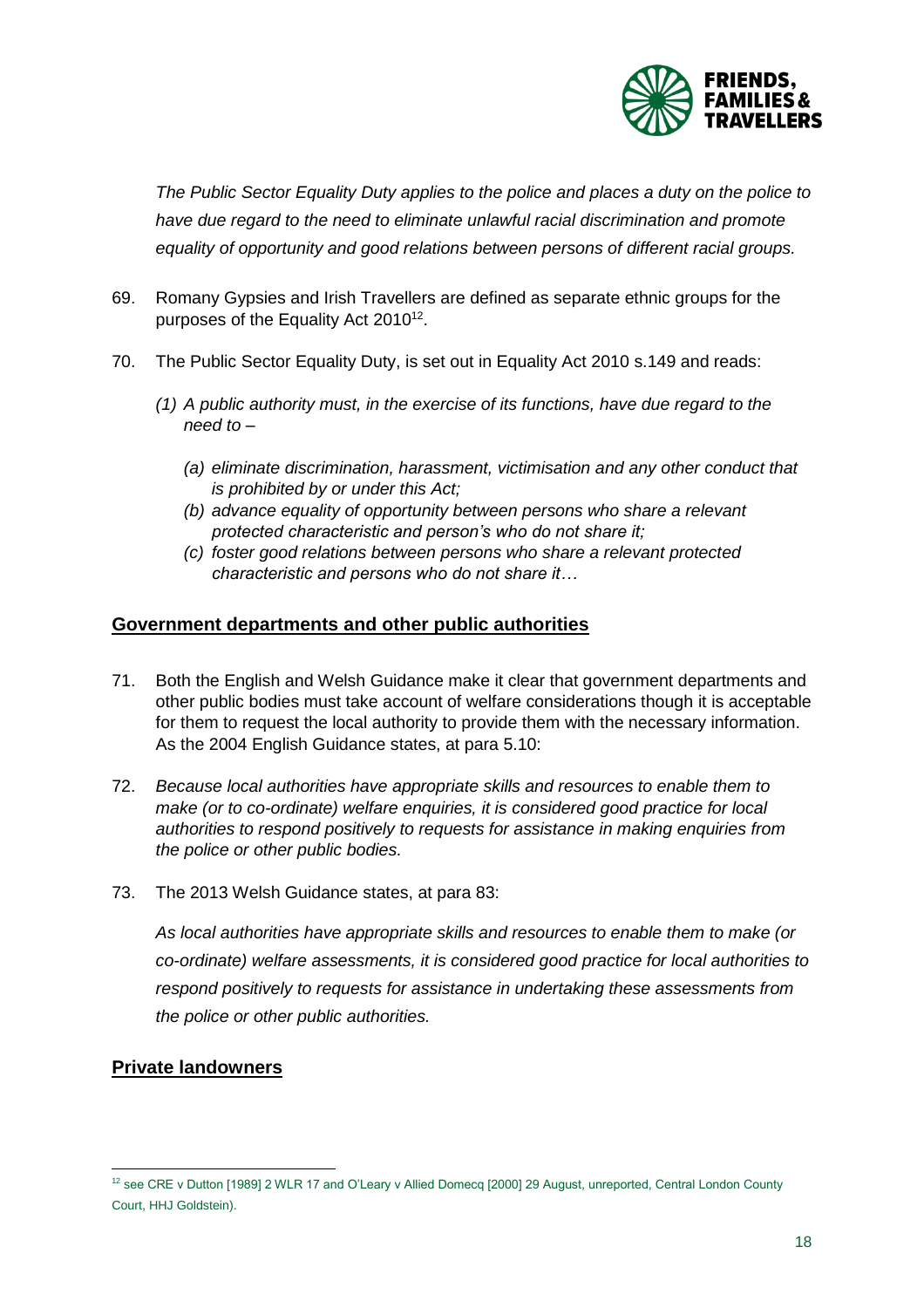

74. It is not possible to take any of the potential challenges mentioned above against private landowners. The only question might be whether the landowner or private occupier concerned has a right to take the action i.e., do they own the land or do they have a lease or licence of the land.

# <span id="page-18-0"></span>**THE NEW OFFENCE**

#### <span id="page-18-1"></span>**Offence relating to residing on land without consent in or with a vehicle**

75. S.63 of the Police Act inserts s.60C into the 1994 Act.

### <span id="page-18-2"></span>**When does Section 60C apply?**

76. S.60C(1) states:

*Subsection (2) applies where –*

- *(a) a person aged 18 or over ('P') is residing, or intending to reside, on land without the consent of the occupier of the land,*
- *(b) P has, or intends to have, at least one vehicle with them on the land,*
- *(c) one or more of the conditions mentioned in subsection (4) is satisfied, and*
- *(d) the occupier, a representative of the occupier or a constable requests P to do either or both of the following –*
	- *(i) leave the land;*
	- *(ii) remove from the land property that is in P's possession or under P's control.*
- 77. Whereas, in order to use both s.61 and s.62A, there needs to be at least two people on the land, in the new Police Act 2022 it can be just one person in one vehicle.
- 78. It is questionable whether the phrase 'intending to reside' is, in fact, redundant. The 2022 Guidance states:

*Under s60C (4) a person can be committing the offence if they are not yet physically on the land if they are likely to cause significant damage, disruption or distress* (page 6).

79. This is repeated later on in the Guidance where it is stated:

*As with 'likely to cause', the police will need to assess each case and consider whether there is an intention to reside. An example could be where a person is not yet*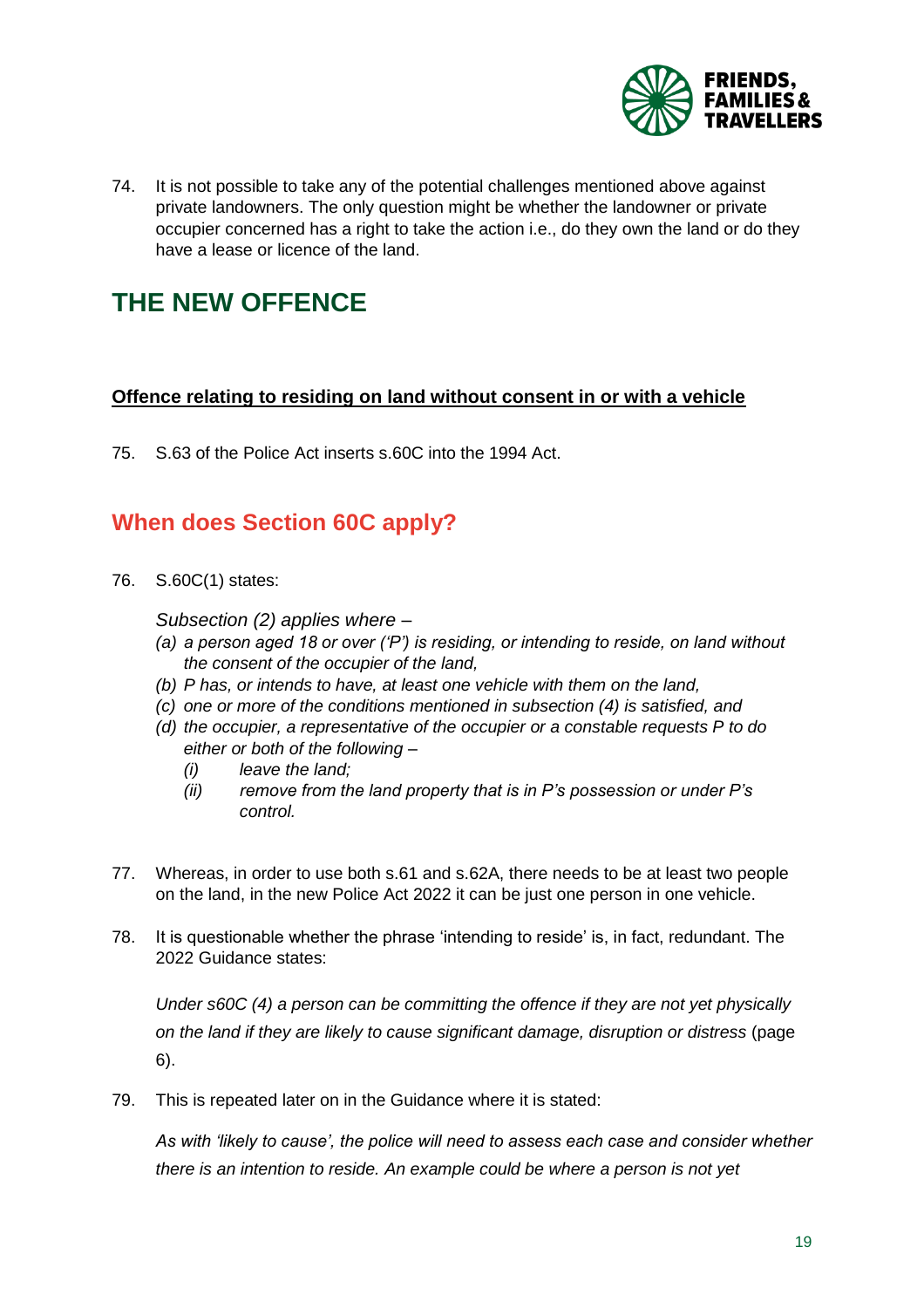

*physically on the land but is in a car just outside of the land and has already placed*  several of their belongings on the land, thus indicating an intention to reside (page13).

- 80. In the latter example, an offence could be caused even when P is not on the land because the occupier, a representative of the occupier or a constable can request P to 'remove from the land property that is in P's possession or under P's control'. However, if P is not on the land and does not have any of his or her property on the land but the police, the occupier or a representative of the occupier believe that P intends to move onto the land and to reside on the land without the consent of the occupier, then it does not appear that an offence can be committed at that moment.
- 81. Section 60C(8) replicates the definition of 'vehicle' contained in the 1994 Act at s.61(9), and is a very wide definition, stating that a vehicle includes:
	- *(a) any vehicle, whether or not it is in a fit state for use on roads, and includes any chassis or body, with or without wheels, appearing to form part of such a vehicle, and any load carried by, and anything attached to, such a vehicle, and*
	- *(b) a caravan as defined in s.29(1) of the Caravan Sites and Control of Development Act 1960*
- 82. Clearly, therefore, the caravan and the towing vehicle count as two vehicles. A vehicle will include a barrel top wagon or vardo or other traditional horse-drawn wagon.
- 83. It is also important to note that s.60C(9) states:

*For the purposes of this section a person is to be considered as residing or having the intention to reside in a place even if that residence or intended residence is temporary, and a person may be regarded as residing or having an intention to reside in a place notwithstanding that the person has a home elsewhere.* 

- 84. This replicates the position with s.61 and s.62A. For example, a Gypsy or Traveller who has a pitch on a local authority rented site but who is away travelling perhaps for work purposes or perhaps to visit a festival and who stops on an unauthorised encampment, can commit the offence despite the fact that they have a home elsewhere.
- 85. It is stated, at s.60C(8), that:

*'occupier' means the person entitled to possession of the land by virtue of an estate or interest held by the person.* 

- 86. Therefore, someone who has a lease or a licence of the land also comes under the term 'occupier'.
- 87. Additionally, under s.60C(8) it is stated that:

*'land' does not include buildings other than –*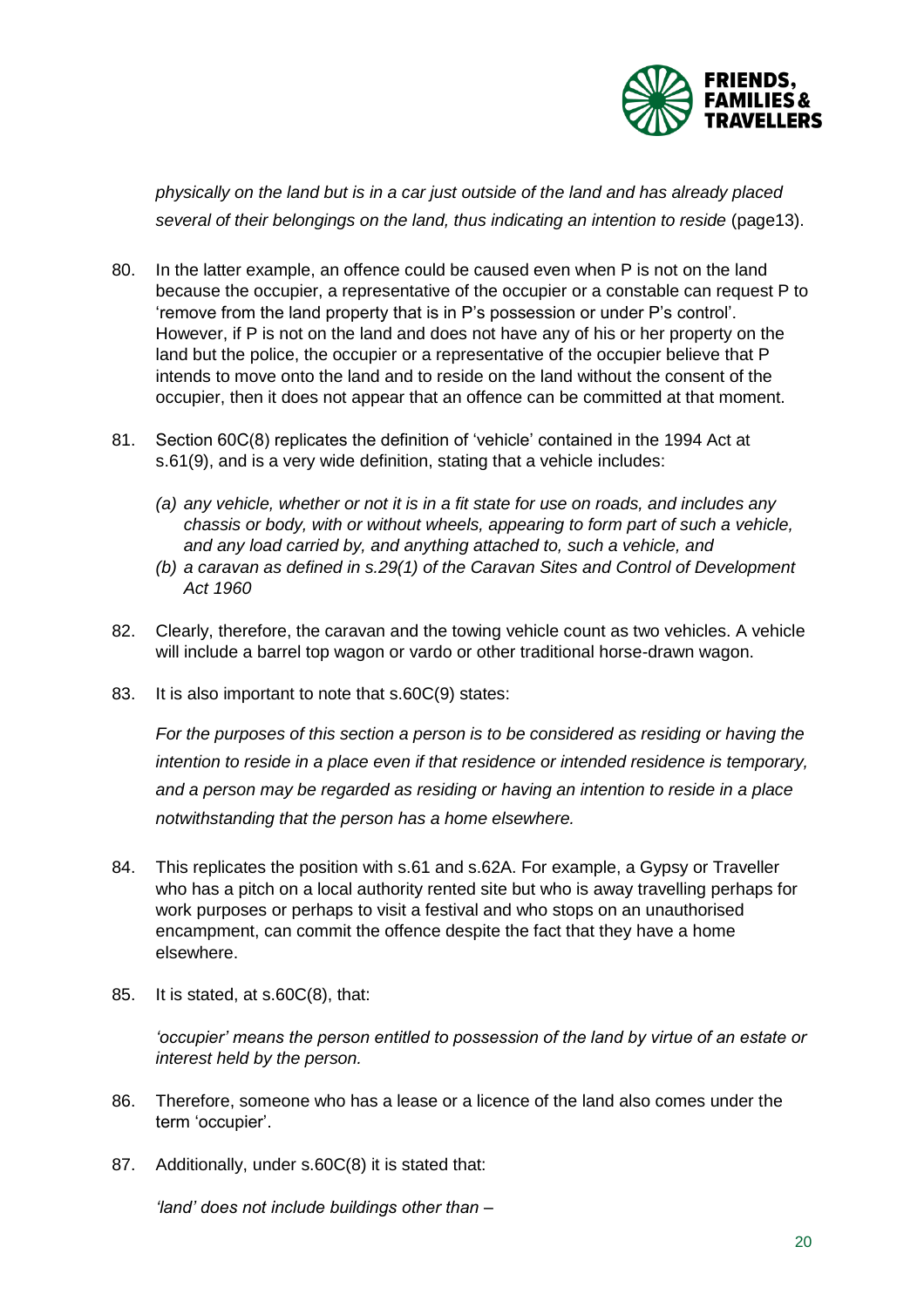

- *(a) agricultural buildings within the meaning of paragraphs 3 to 8 of Schedule 5 to the Local Government Finance Act 1988, or*
- *(b) scheduled monuments within the meaning of the Ancient Monuments and Archaeological Areas Act 1979.*
- 88. Thus, for example, if you parked your vehicle inside a derelict warehouse it would appear you could not be found to be committing the offence. However, since the derelict warehouse is likely to be in private ownership, then the owner could potentially use very swift common law powers of eviction.

#### <span id="page-20-0"></span>**How is the offence committed?**

- 89. S.60C(2) states:
	- *P commits an offence if –*
		- *(a) P fails to comply with the request as soon as reasonably practicable, or (b) P –*

 *(i) enters (or having left, re-enters) the land within the prohibited period with the intention of residing there without the consent of the occupier of the land, and (ii) has, or intends to have, at least one vehicle with them on the land.* 

- 90. Under S.60C (3) the 'prohibited period' is the period of 12 months beginning with the day on which the request to leave was made.
- 91. The phrase 'reasonably practicable' is also used in relation to s.61 and 62A. In the case of *Krumpa v DPP<sup>13</sup>*, the Divisional Court considered the meaning of the phrase 'reasonably practicable' and concluded that the question whether something was 'reasonably practicable' should be considered objectively and was not a matter that could be determined solely by the police officer's view of what was reasonable. However, in *Fuller<sup>14</sup>*, Stanley Burnton J adopted a very narrow interpretation of the phrase in the context of removal directions and stated that:

*If the trespassers have failed to comply with the occupier's request, there is no reason for a direction not to take immediate effect.*

92. On this point, it is important to note, that under s.61 the local authority must take 'reasonable steps' before the police can take action (see the case of *Fuller*), this is not the case with the new offence.

l

<sup>13</sup> [1989] Crim LR 295

<sup>14</sup> [2002] 3 All ER 57 at 70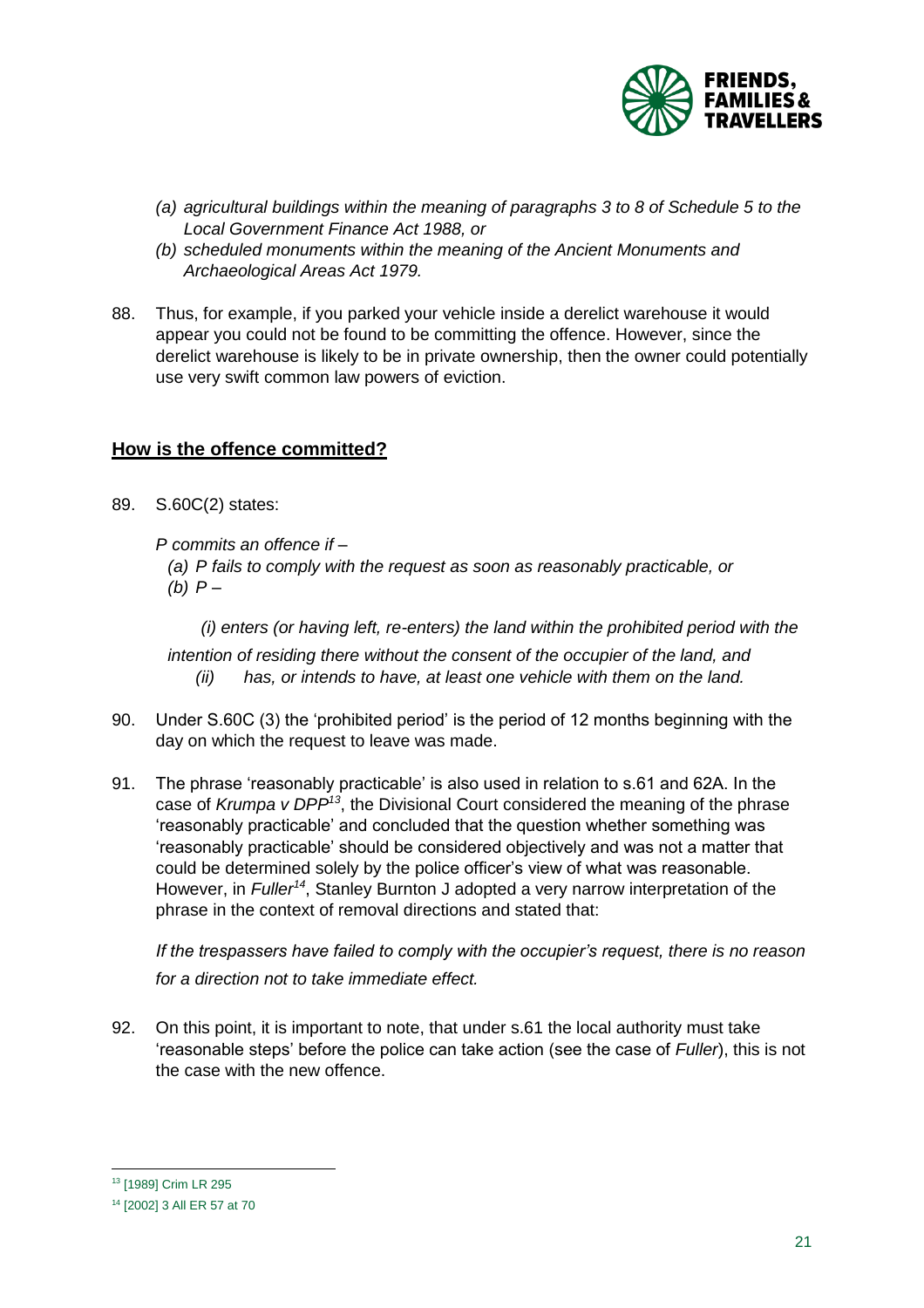

- 93. A potential defence to the charge is to show that there is a 'reasonable excuse' for failing to leave the land or for entering the land again within the prohibited period  $(S.60C(6)).$
- 94. The 2022 Guidance stages at pages 11-12:

*A person can show they have a reasonable excuse for failing to leave the land or for entering again within the prohibited period.*

*Police will be expected to consider what constitutes a reasonable excuse depending on the factual circumstances of each case,*

*The following examples are unlikely to be considered as reasonable excuses: a) the vehicle has broken down; the legislation states a vehicle is any vehicle, whether or not it is in a fit state for use on roads and includes any chassis or body, with or without wheels b) the attendance of events c) the attendance at an appointment, unless for medical reasons to which the police and courts deem a reasonable excuse for residing on land without permission applies*

- 95. It seems from this list that 'reasonable excuse' is very narrow indeed. Most unfortunately it does not include 'proportionality' in terms of Article 8 of the Human Rights Act.
- 96. However, as discussed below at para 112, the central problem is that the matter is unlikely to ever get to court (where 'reasonable excuse' could be argued) because the Gypsies and Travellers concerned will almost certainly leave the land to avoid arrest and impoundment of their vehicles (i.e. their homes).

#### <span id="page-21-0"></span>**What are the conditions relating to the offence?**

97. S.60C(4) states:

*The conditions are –*

- *(a) in a case where P is residing on the land, significant damage or significant disruption has been caused or is likely to be caused as a result of P's residence;*
- *(b) in a case where P is not yet residing on the land, it is likely that significant damage or significant disruption would be caused as a result of P's residence if P were to reside on the land;*
- *(c) that significant damage or significant disruption has been caused or is likely to be caused as a result of conduct carried on, or likely to be carried on, by P while P is on the land;*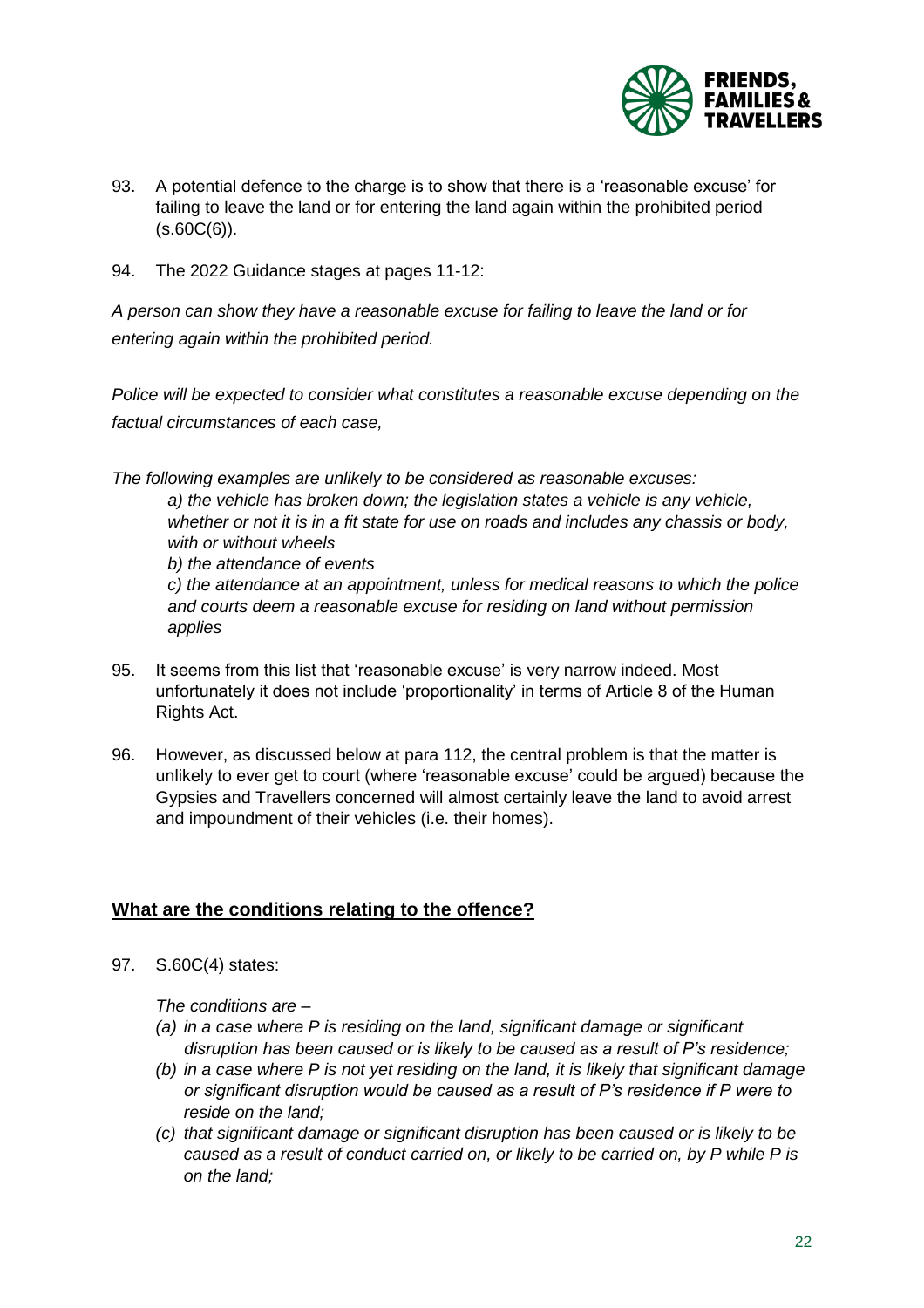

- *(d) that significant distress has been caused or is likely to be caused as a result of offensive conduct carried on, or likely to be carried on, by P while P is on the land.*
- 98. There are several words and a couple of new phrases here that are not contained in s.61 or s.62A. These are: 'significant'; 'disruption'; 'likely to be caused'; 'offensive conduct'; and 'distress'.
- 99. It is very unclear how these new words and phrases contained in this offence will be used and interpreted. There would seem to be a lot of scope for the police or the occupier to use their own interpretations of these words and phrases.
- 100. The 2022 Guidance has a long section discussing the meaning of the word 'significant'. This is from page 7 of the Guidance stating:

*The factual circumstances of each case will determine whether a 'significant' level of damage, disruption or distress has been caused or is likely to be caused and this will be for police and courts to assess.* 

*The assessment of this will depend on the individual facts of each case; it is important to remember that at least one of the below must be caused or likely to be caused by the person's conduct or residence on the land or a likelihood of either of these. Such harms, disruption or distress could include, but are not limited to:*

- *(a) local communities being prevented from accessing or using facilities, such as school sports fields, parks and car parks.*
- *(b) property on the land is damaged or the land itself is damaged, including agricultural land.*
- *(c) forcing entry to the land has caused damage to any fixtures or fittings.*
- *(d) the environment is damaged, including excessive littering, fly-tipping, excessive noise and smell from waste or smoke due to bonfires.*
- *(e) interference with water, energy or fuel supplies.*
- *(f) impacting the ability of workers or customers to access shopping centres, businesses, or agricultural land, if this results in the loss of lawful use of the land.*
- *(g) distress caused by offensive conduct such as verbal abuse and threatening behaviour. This made include a level of distress which changes behaviour, rather than distress which amounts to 'disgust'. For example, this may include behaviours which may cause fear when walking close to the encampment which prevents a person leaving their house.*

*These are some of the factors that the police could consider when assessing whether damage, disruption or distress is significant. If the police deem the harms to not be significant, then the offence under Section 60C would not apply. However, powers under Section 61 and s.62A of the CJPOA 1994 can still be used, providing the conditions are met.*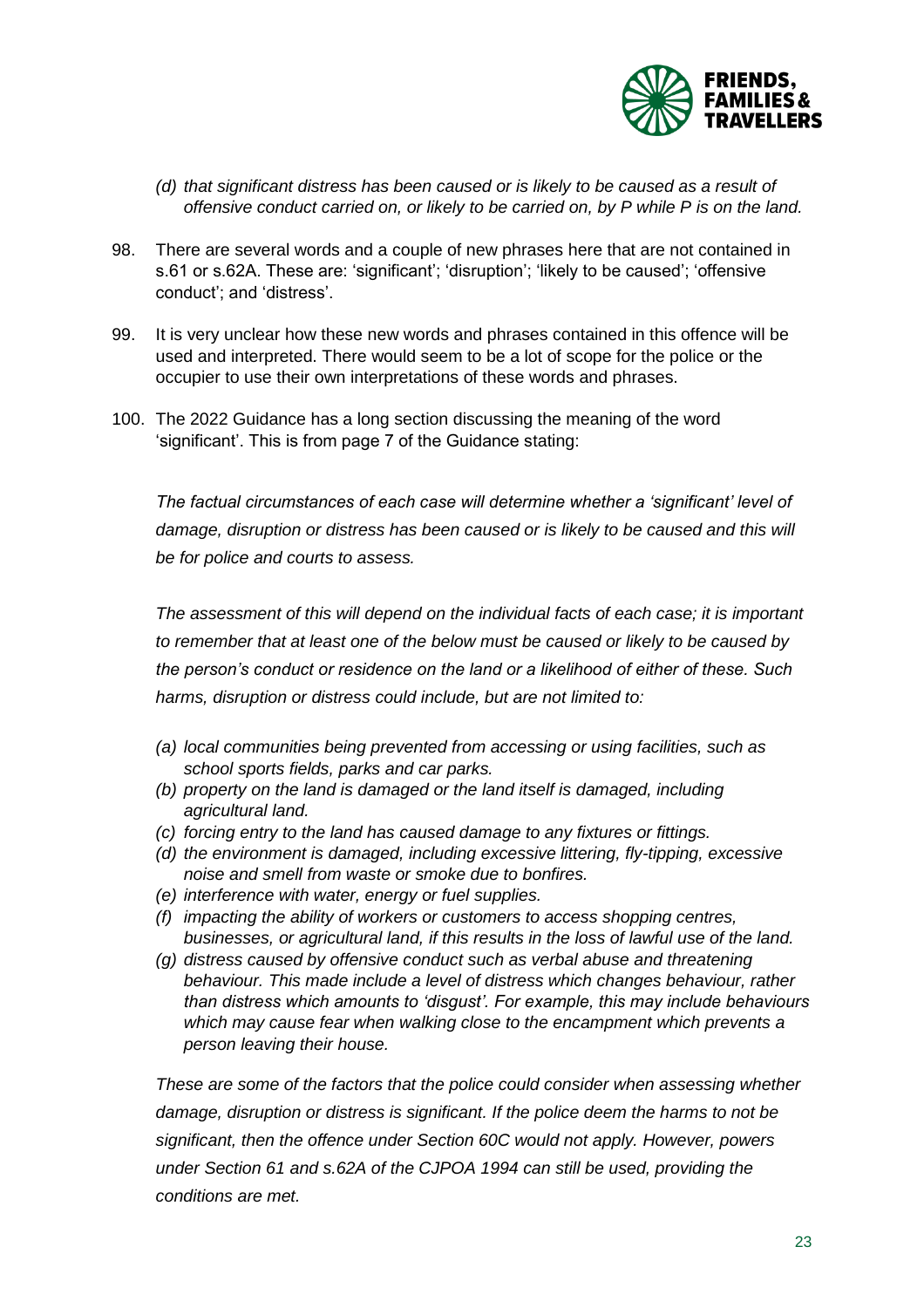

*Some of the factors for police to consider could also include:* 

*How are landowners and users of the land affected? If local sports teams cannot use the facilities due to damage caused by people residing or intending to reside on land, or because the land is severely obstructed, then this could be deemed significant damage or disruption. The size and scale of the land occupied/damage caused is relevant when considering how landowners and land users are affected. If the land comprises of a small park and there are several vehicles, then the police/court may deem this to be more significant than fewer vehicles on a large park.*

*How frequently is the land used? People residing or intending to reside on an industrial estate or shopping centre car park could significantly disrupt people's ability to go about their lawful business and impact trade. However, if the unauthorised encampment is in the corner of a local field or park then it might not be causing significant disruption. An unauthorised encampment on an abandoned piece of land may equally not be causing significant disruption or harm.* 

*How is the environment being damaged? A small amount of rubbish may not be judged by the courts to constitute significant damage to the land. However, excessive smells, noise, bonfires and large amounts of rubbish which might interfere with a person's right to go about their business or daily life may be considered significant by the police/court.* 

*Police will be expected to deal with each case on its own merits and determine through gathering evidence if the threshold of significant has been met. If it has not been met, the other CJPOA powers may be used.* 

- 101. While some of the examples given in this long section probably can be described as being 'significant', some of the other examples do not appear to be that 'significant'. Re-emphasising a point we have already made, if the police or the occupier decide that they think that the disruption, damage or distress are or are likely to be 'significant', then how are we ever going to find out if that is correct if the matter is not brought before the courts because of the threat of arrest and/or impoundment of vehicles.
- 102. 'Damage' is already included in the s.61 offence. S.60C(8) states:

*'damage' includes –*

*(a) damage to the land;*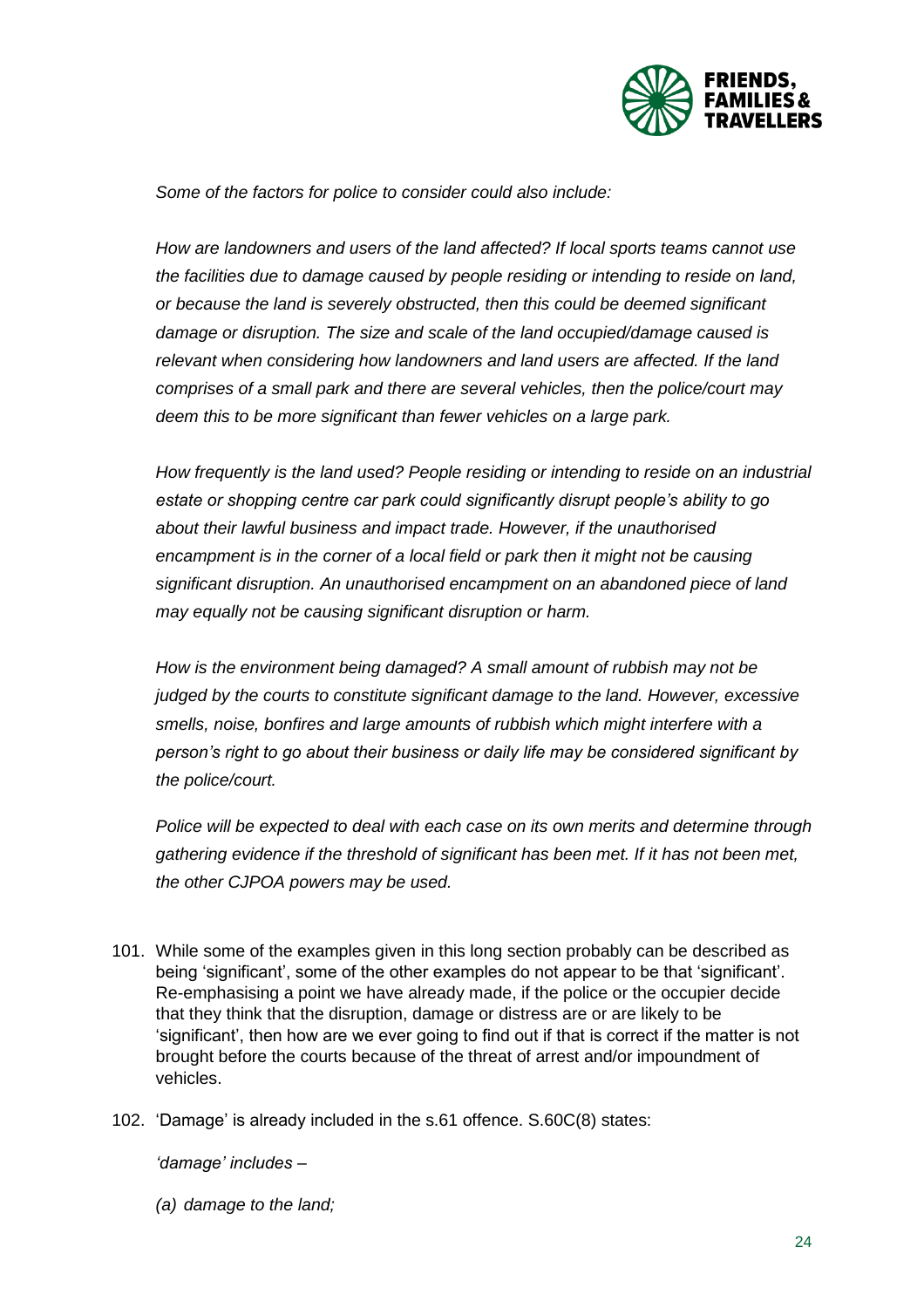

- *(b) damage to any property on the land not belonging to P;*
- *(c) damage to the environment (including excessive noise, smells, litter or deposits of waste).*
- 103. To give an example of what we mean about these matters not coming before the courts and, therefore, it never becoming clear what these words and phrases mean, we are not aware of a single case that has come before the courts since the introduction of the word 'damage' in s.61 of the CJPOA 1994 that has looked at what the meaning of 'damage' might be. Is it breaking a lock? Is it squashing grass? Is it damaging a fence? After all these years, we still really do not know what it is and this leaves a great deal of opportunity for the person giving the notice to make their own decision as to what it means. However now we have several other new terms and phrases that the person giving the notice can give their own interpretation, to which interpretation may never be challenged. (See further below).
- 104. In terms of 'disruption' s.60C(10) states:

#### *'Disruption' includes interference with –*

- *(a) a person's ability to access any services or facilities located on the land or otherwise make lawful use of the land, or*
- *(b) a supply of water, energy or fuel.*
- 105. The same definition is inserted into the interpretation section for s.61 (new s.61 (10)).
- 106. The definition of 'disruption' does appear to be very wide. For example, someone who normally takes their dog for a walk across a piece of open land is clearly carrying out a lawful activity. If there are vehicles in the way of his or her usual route across the land, does that amount to disruption even though he or she could take an alternative route. If it is disruption, is it 'significant'? Once again these would appear to be very subjective decisions especially if the decision is that disruption is likely to be caused.
- 107. Strangely 'distress' is not contained within the new interpretation section of s.60C(8) but is contained in the definition section of s.61 at s.61(10) where it is stated:
	- *…'distress' means distress caused by –*
		- *(a) the use of threatening, abusive or insulting words or behaviour or disorderly behaviour, or*
		- *(b) the display of any writing, sign, or other visible representation that is threatening, abusive or insulting.*
- 108. Once again, how is it going to be assessed whether this is 'likely to be caused'?
- 109. 'Likely to cause' is dealt with in the 2022 Guidance where it is stated at page 12:

*Relating to the new offence under s.60C only, a person will be committing an offence if they have caused, or are likely to cause significant damage, disruption, or distress while residing or with an intention to reside. This enables the police to prevent further repeated significant harms, rather than waiting until the damage has taken place*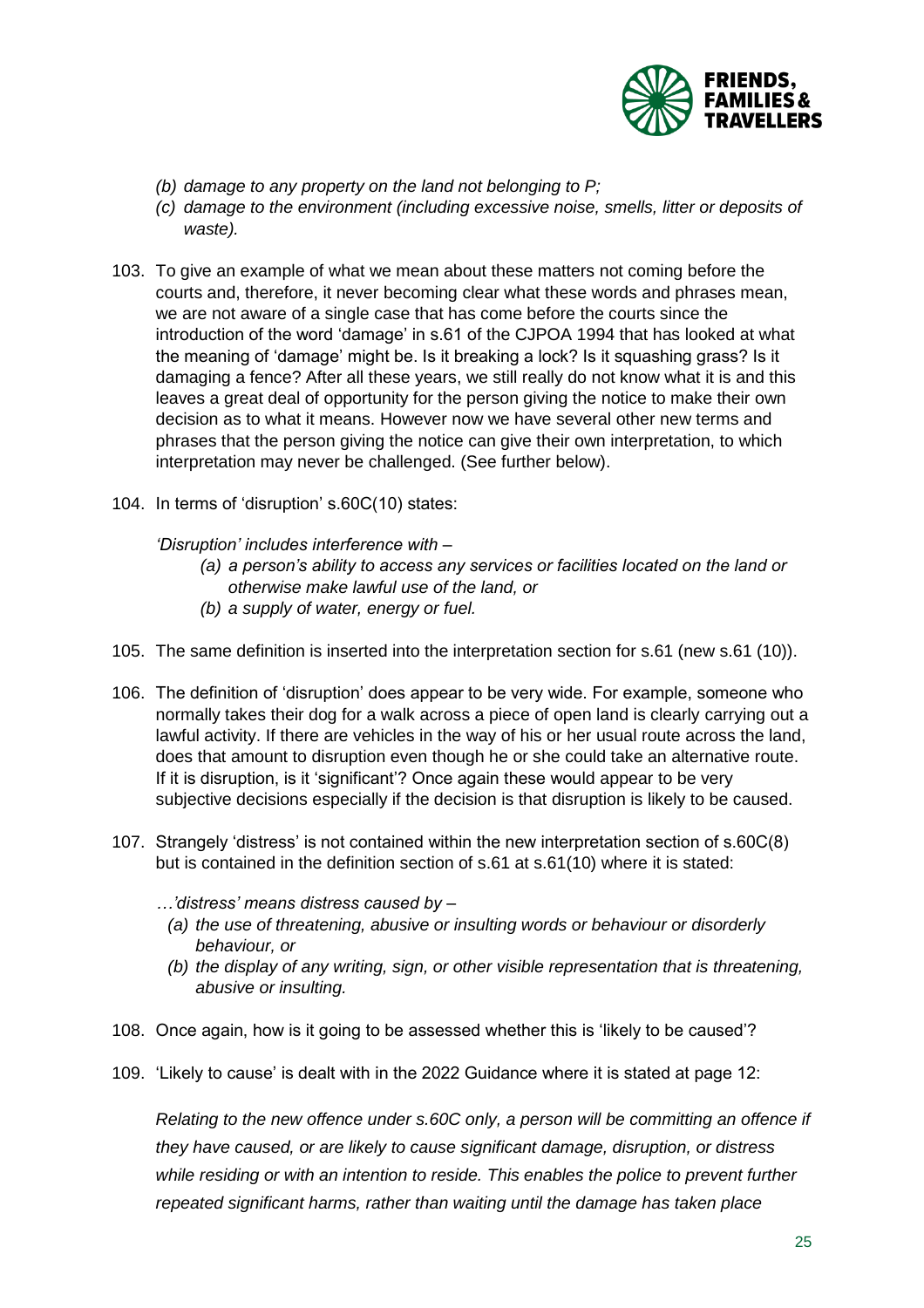

*again. This is particularly useful where those who cause damage return to the same land or move a short distance away only to re-enter it, or enter other land and cause the same type of damage.* 

110. It should be said that the reference to 'prevent further repeated significant harms' does seem to imply that 'likely to cause' can only be used where there is evidence of a previous incident of what is described in the Guidance as significant harm. It would appear that, if there is no such evidence, 'likely to cause' should not be used according to the Guidance. It is further reiterated in the 2022 Guidance where it is stated at page  $13<sup>2</sup>$ 

*As is the case for other criminal offences, the police will need to collect evidence to form reasonable grounds to suspect a person has committed the offence and the offence will have been committed only where the specific conditions have been met.* 

- 111. With regard to 'offensive conduct', s.60C(8) states:
	- *…'offensive conduct' means –*
	- *(a) the use of threatening, abusive or insulting words or behaviour, or disorderly behaviour, or*
	- *(b) the display of any writing, sign, or other visible representation that is threatening, abusive or insulting…*
- 112. This is exactly the same definition as for 'distress' under the amended s.61. Therefore it would appear that 'distress' and 'offensive conduct' mean the same thing.

#### <span id="page-25-0"></span>**Possible sanctions**

113. The potential sanctions for the offence is contained in s.60C(5):

*A person guilty of an offence under this section is liable on summary conviction to imprisonment for a term not exceeding three months or a fine not exceeding level 4 on the standard scale* [up to £2,500]*, or both.*

- 114. Seizure and, if convicted, potential forfeiture of vehicles is dealt with at s.60D to s.60E. It should be remembered that arrest and potential seizure and forfeiture of vehicles were already potential consequences of s.61 and s.62A.
- 115. The difference between, on the one hand, s.61 and s.62A and, on the other hand, the new offence under s.60C is not so much the consequences of committing the offence but the breadth of the conditions and criteria involved which may lead to it being much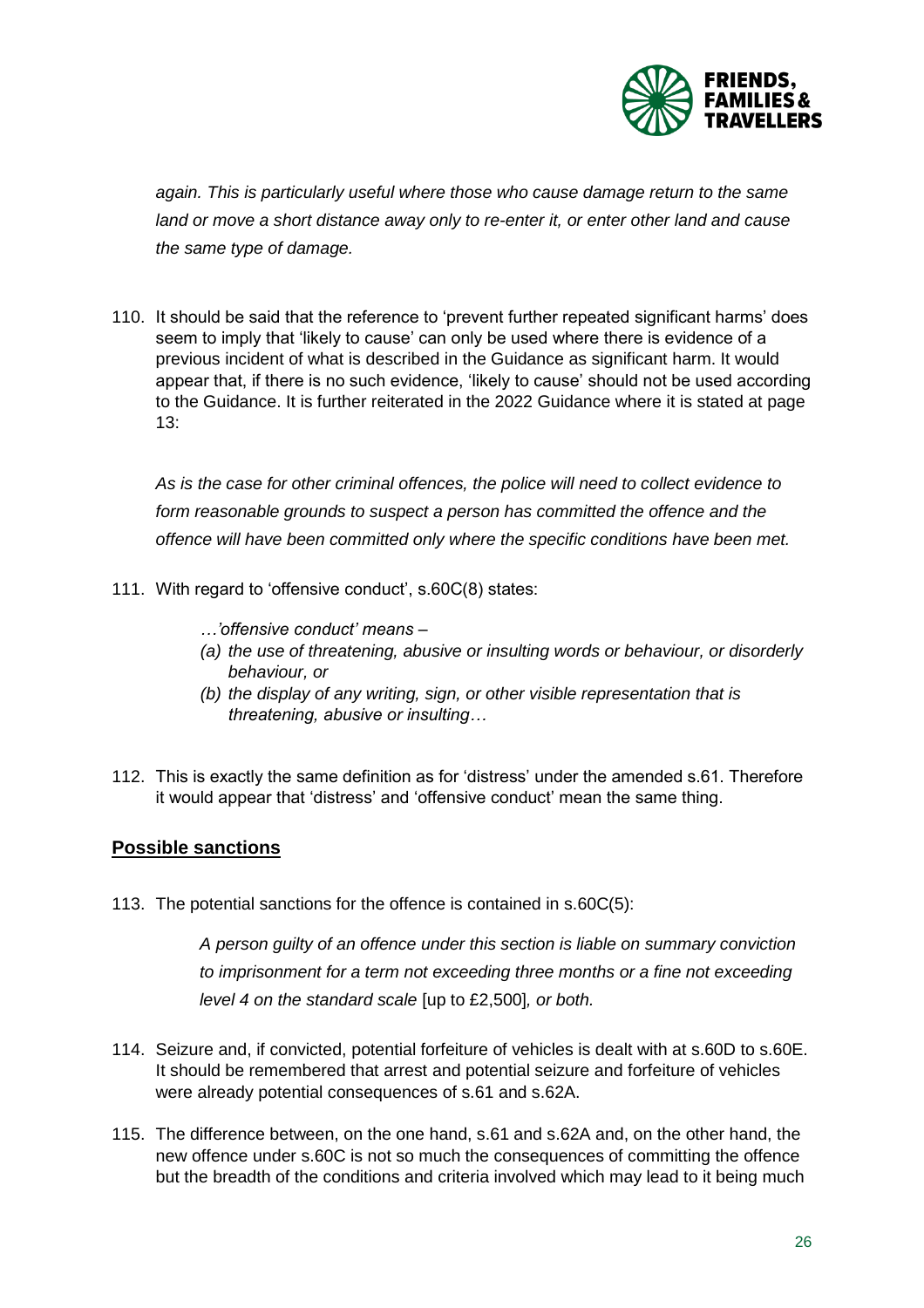

more likely that this new offence will be used and will have catastrophic consequences for those subject to this new law.

#### <span id="page-26-0"></span>**Common Land**

116. There is a specific section added to s.60C with regard to common land and that is at s.60C (7). The local authority can step in as 'the occupier' if those in charge of the common land cannot be identified. In many cases, the local authority itself will be in charge of the common land.

#### <span id="page-26-1"></span>**Specific Challenges**

- 117. Though there are possibilities for challenges, as outlined above, if a deadline for leaving the land has been reached, the advice to the Gypsies and Travellers concerned will be to leave the land and thus avoid arrest and impoundment of vehicles (which can take place before there is any court order). Doubtless, Gypsies and Travellers will leave the land when faced with such a notice once the deadline approaches or is arrived at.
- 118. In the case of s.61 evictions, once the eviction has taken place the Gypsies and Travellers concerned would probably not be interested in taking any legal challenge even if it was felt that the eviction had been carried out unlawfully. It may have been difficult to make such a challenge in any event because, in a sense, the matter had now become academic because the eviction had taken place. This new offence is so wide and so much more draconian that it may be possible for Gypsies and Travellers, even after they have been evicted, to take a challenge. It may be very important that such challenges are brought to try and contain any unlawful use of this new offence and to also seek guidance from the courts as to the meaning of some of these words and phrases mentioned above.
- 119. Aside from that, all of the challenges mentioned above can potentially be applied to the new offence. There may also be challenges about, for example, whether Gypsies or Travellers were likely to cause significant damage, distress or disruption, or whether there had or had not been offensive conduct.

#### <span id="page-26-2"></span>**General Challenge**

120. CLP have been instructed by two Travellers (and we hope that other Gypsies and Travellers will instruct us as well) to take a general challenge to Part 4 of the PCSCA 2022. That challenge would seek to argue that Part 4 is so draconian and so potentially devastating for Gypsies and Travellers who, through no fault of their own, do not have authorised places to stop but who are continuing their nomadic way of life, that it could be said to be incompatible with the Human Rights Act 1998 and especially